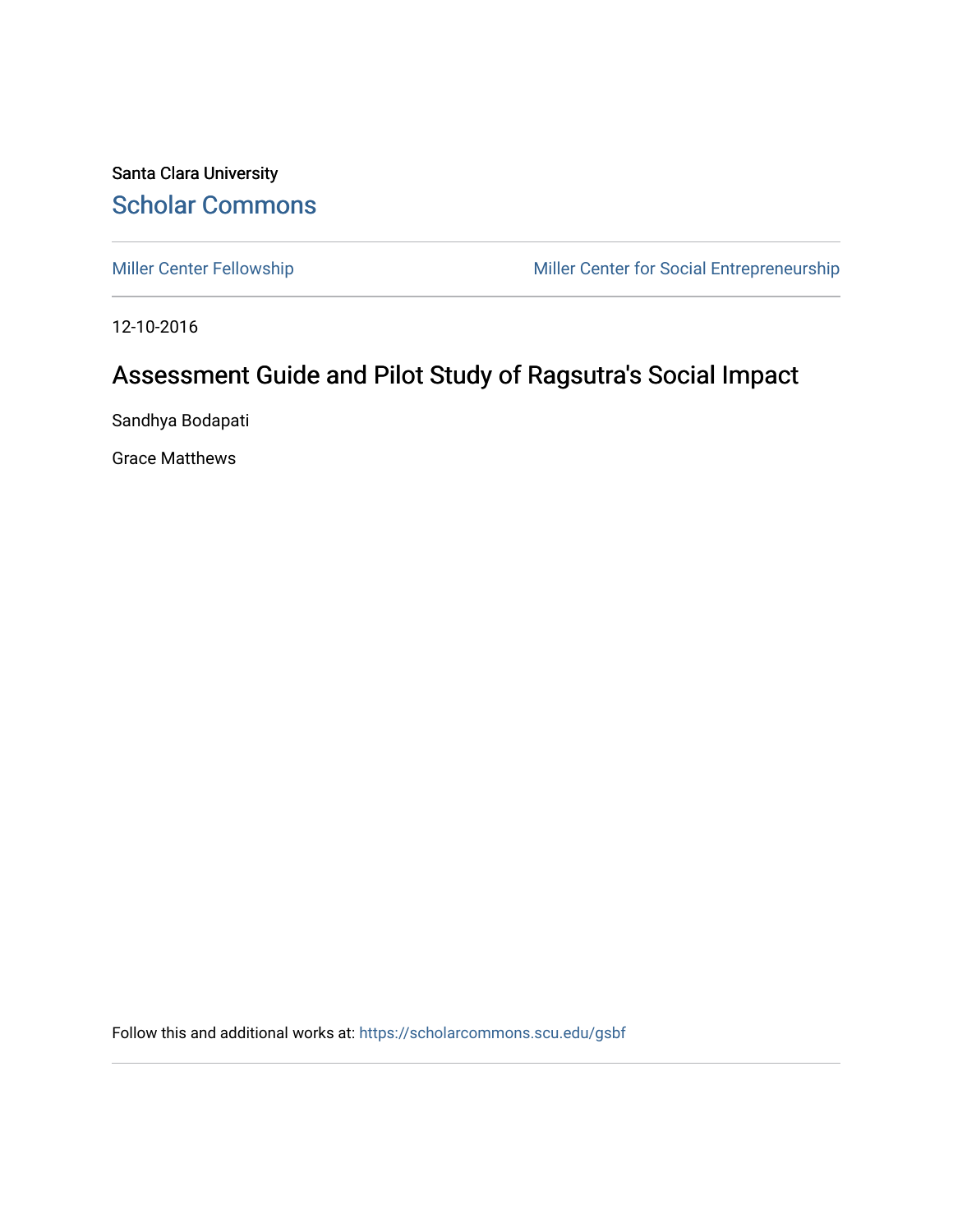

rangoutra

# Assessment Guide and Pilot Study of Rangsutra's Social Impact



Sandhya Bodapati and Grace Matthews December 10, 2016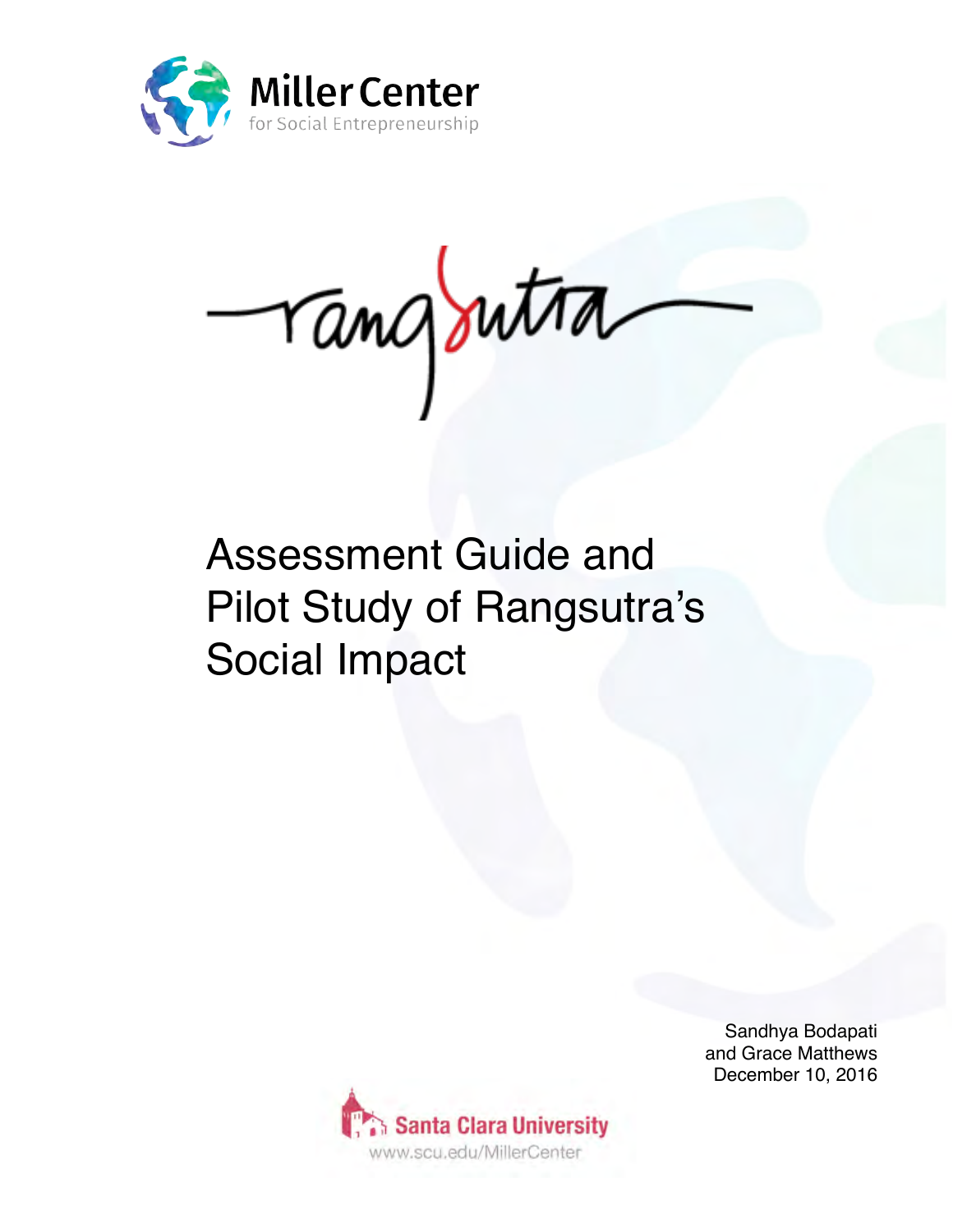

Grace Matthews and Sandhya Bodapati Global Social Benefit Fellowship Santa Clara University

Prepared by:

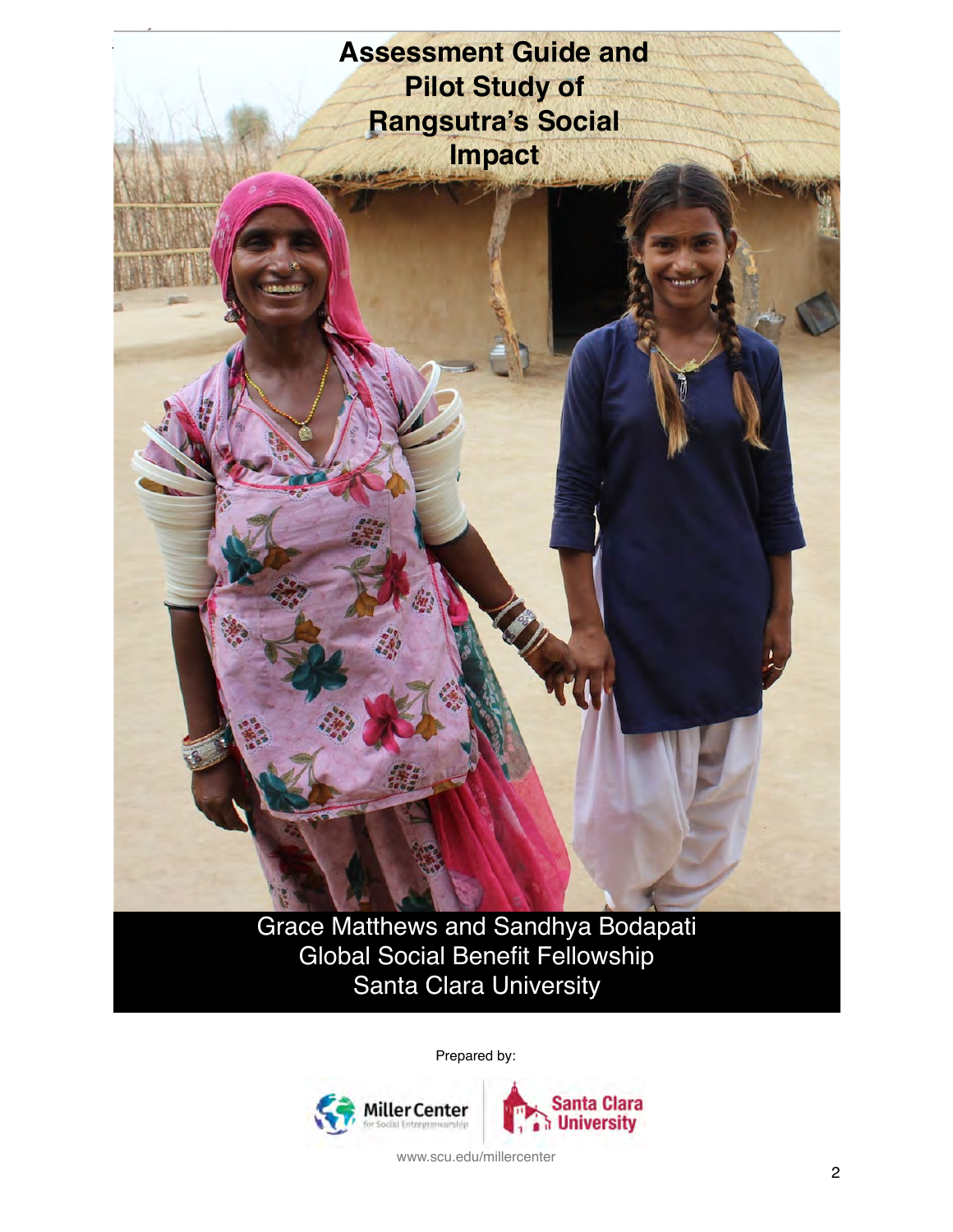rangsutra

# **Table of Contents**

| <b>Executive Summary: Introducing Rangsutra Fellows' Work</b>              | 4              |
|----------------------------------------------------------------------------|----------------|
| Socioeconomic Impact Assessment Tool for Rangsutra                         | 5              |
| <b>Introduction</b>                                                        | 5              |
| <b>Survey Questions</b>                                                    | $\overline{7}$ |
| Socioeconomic Impact Assessment of Baseline Conditions in<br><b>Barmer</b> | 9              |
| <b>Purpose of Baseline Assessment</b>                                      | 9              |
| <b>Methodology</b>                                                         | 11             |
| The Socioeconomic Impact of Being a Woman with a Wage                      | 11             |
| <b>Results and Discussion</b>                                              | 13             |
| <b>Introducing the Bikaner Socioeconomic Impact Assessment</b>             | 22             |
| <b>Bikaner Social Impact Assessment</b>                                    | 23             |
| <b>Emergent Themes</b>                                                     | 24             |
| <b>Overall Conclusion</b>                                                  | 28             |

Prepared by:

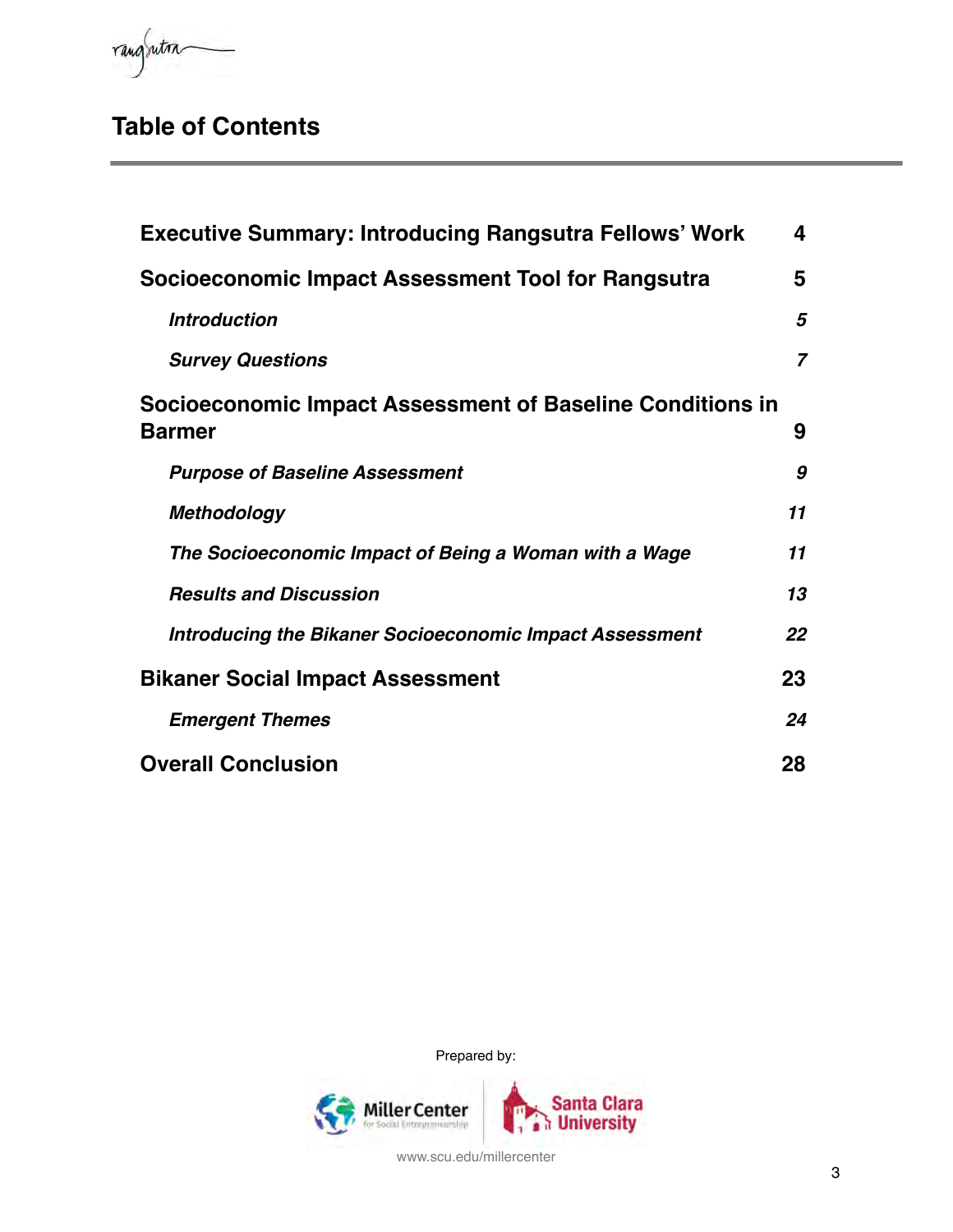

## <span id="page-4-0"></span>**Executive Summary: Introducing Rangsutra Fellows' Work**

<span id="page-4-2"></span>Rangsutra links rural artisans to global markets, thereby providing equitable jobs while enabling economic stability and sustainable livelihoods. Rangsutra has a significant opportunity for growth and scaling its impact<sup>[1](#page-4-1)</sup>, as it has begun to do in Barmer. To support this scaling, Global Social Benefit Fellows from the Miller Center for Social Entrepreneurship developed a socioeconomic impact assessment tool to measure Rangsutra's impact on artisan employees. Fellows field-tested and refined the impact assessment tool. The fellows recommend Rangsutra continue to develop its capacity to assess its social impact assessment on artisans and their families. In doing so, the enterprise can enhance its reputation and attract interest from investors and other stakeholders to help it grow and scale.

Fellows used this impact assessment tool to collect baseline data in Barmer, where Rangsutra has recently launched a new venture, and gather impact data in Bikaner, a region with established Rangsutra operations. This report is three-fold, containing the socioeconomic impact assessment tool designed by the fellows, as well as assessments of Rangsutra's impact in both, Barmer and Bikaner regions.

The fellows completed 131 interviews with participating artisans, of whom 100% were women. The women ranged in age from 16 to 55, with an average age of 31 years old. Sixty-one percent of the women artisans asked for more work, and the remaining 39% were content with the number of hours they were currently working. Just less than 100% of the participants worked for the local craft market at some point in time, if not simultaneously while working with Rangsutra, giving participants a comparative insight to the benefits of working for Rangsutra. Women artisans also saved 41% of their money on their own, in contrast to 24% of women who contributed to pooled household saving. Nine percent of money earned by women artisans went to education, for themselves or their families.

Prepared by:



<span id="page-4-1"></span>[<sup>1</sup>](#page-4-2) Koh, Harvey, et al. From Blueprint to Scale: The Case for Philanthropy in Impact Investing. Monitor Group, Apr. 2012.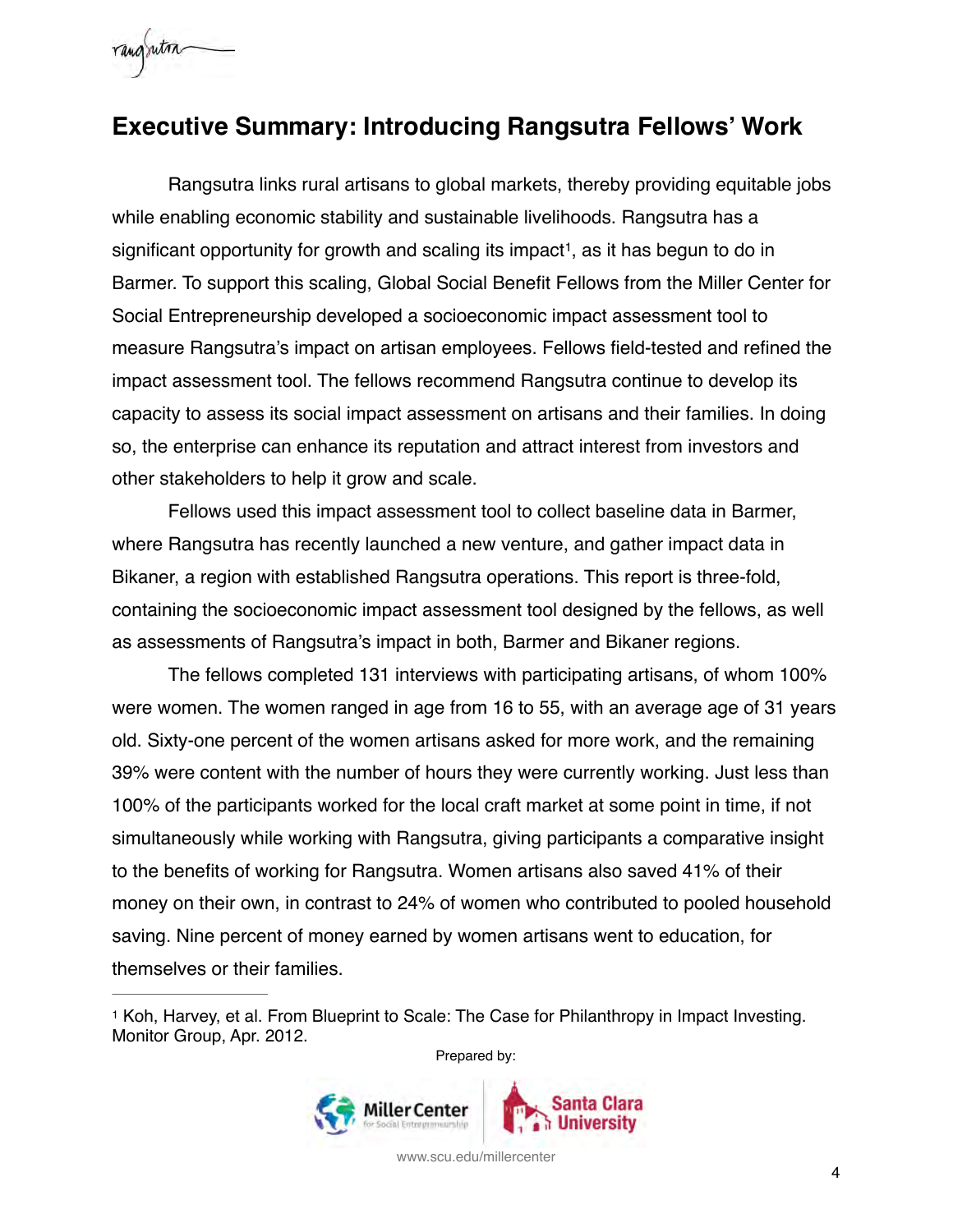

The field work and assessment analysis found that centers in Barmer, and in particular Nagli Ri Dhani, Mahabar, the artisans have the capacity and desire for more work. Artisans in Barmer want to increase their embroidery skills to expand the scope of their orders. These observations point to several initiatives for improving Rangsutra artisans' productivity and work quality. The request for increased work and more sophisticated technical ability could be met by instituting monthly skills-training session in Barmer. A greater range of skills can drive increased orders, and the system could be replicated in Rajasthan. In particular, the skills training could raise awareness of the need for quality production.

### <span id="page-5-0"></span>**Socioeconomic Impact Assessment Tool for Rangsutra**

### <span id="page-5-1"></span>*Introduction*

The following socioeconomic assessment questions have been developed based on prior research by the International Center for Research on Women and the United Nations Statistics Division. The survey questions connect to goals of alleviating poverty, providing quality education, reaching gender equality, and observing decent work and economic growth, or in other words, goals number one, four, five, and eight of the United Nations Sustainable Development Goals. Fellows chose these goals because Rangsutra's mission is grounded in producing social value, so understanding the enterprise's social impact is of utmost importance to quantify its success, especially in regards to establishing economic stability for women because of the positive ripple effects this success creates in establishing sustainable livelihood and improving the quality of life for a family.

In this survey, fellows address the challenge of measuring women's socioeconomic empowerment compared to men within a household. Based on Rangsutra's mission statement as well as conversations with over 130 artisan Prepared by:



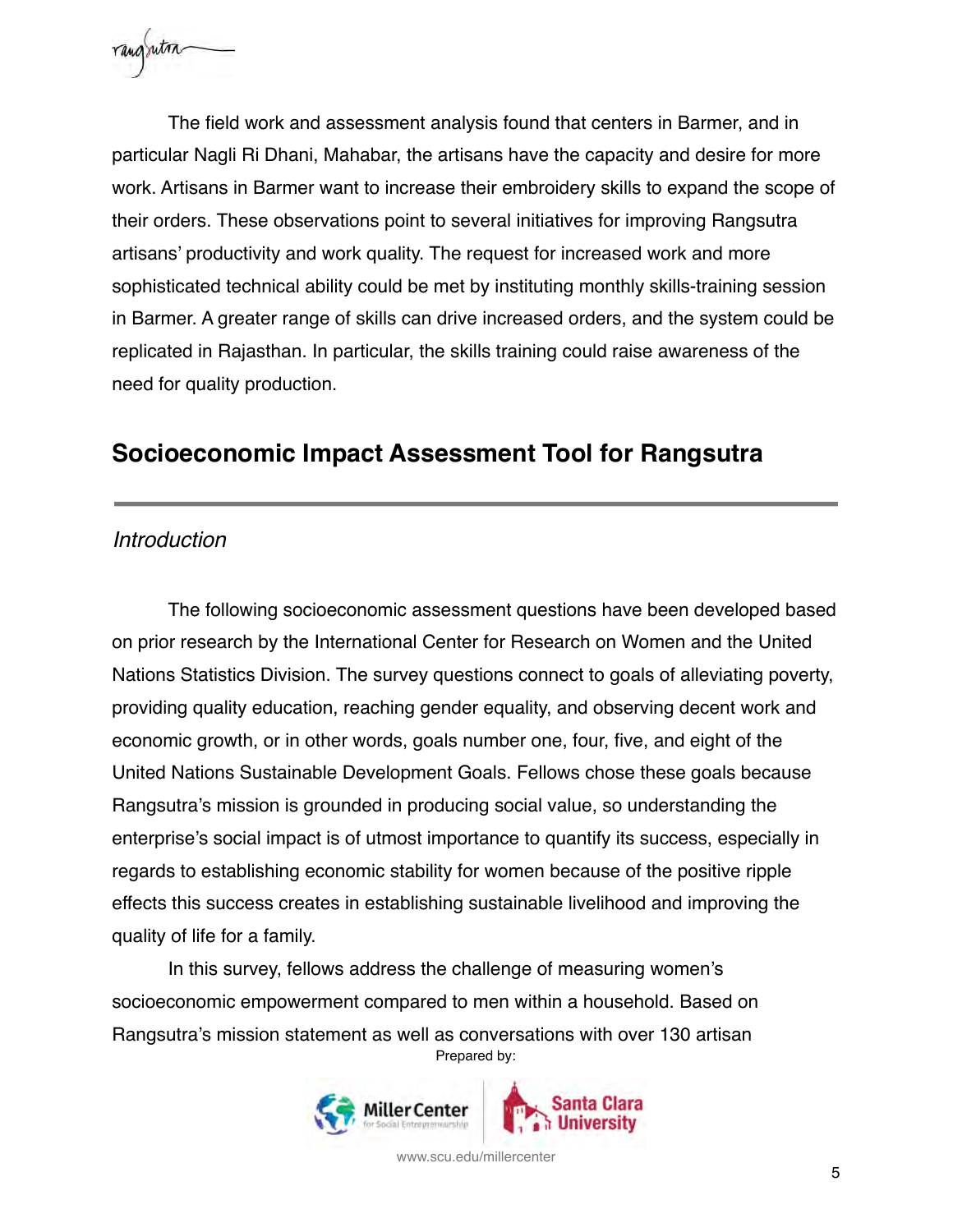

shareholders, they have prioritized measuring income as the key impact indicator for the social enterprise. The following socioeconomic impact assessment tool is tailored specifically for Rangsutra to continue to gather impact data in its future. The fellows suggest that the survey be conducted on a one-on-one basis between an interviewer and artisan in order to collect candid responses. The survey should be administered on a regular basis to constantly track impact and monitor changes. The fellows recommend that the survey be administered biannually, or at a minimum, annually. Data should be saved and tracked in order to observe positive and negative trends in impact over time. Positive trends in impact should be included in annual reports, as well as other marketing materials.



**Photo 1:** A husband and wife tend to their livestock and household together in Mevaniyon Ri Dhani, in Mahabar, Barmer. The man has a job in the construction trade, and the woman is a craft manager for Rangsutra. All three of their children attend schools, and their oldest daughter, Mamta, age 18, just began working for Rangsutra while finishing her education.

Prepared by:

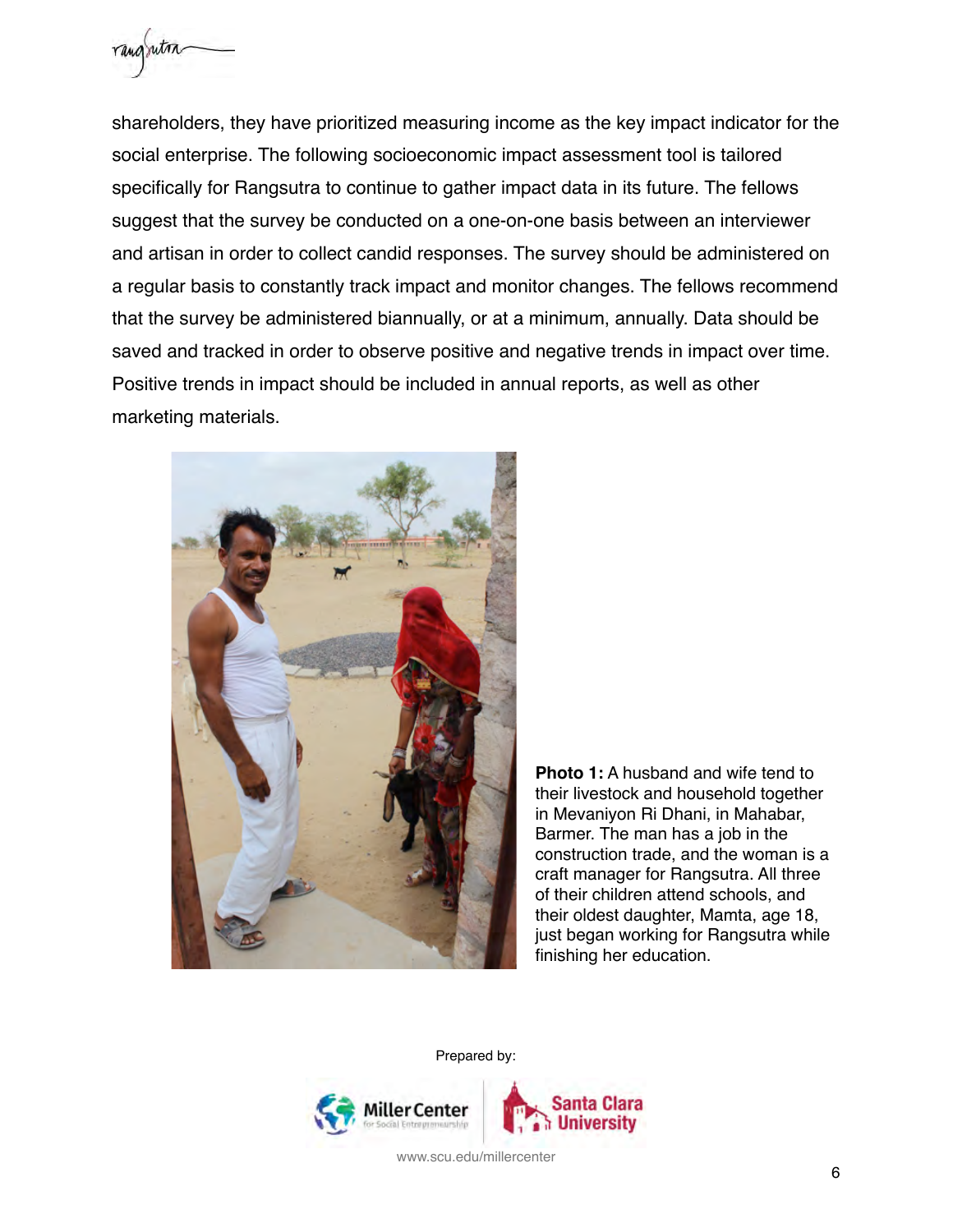

### <span id="page-7-0"></span>*Survey Questions*

- <span id="page-7-6"></span>1) What is your name[?2](#page-7-1)
- 2) When there is work available--or in other words, when there is an order--how many days do you work per week?[3](#page-7-2)
- <span id="page-7-7"></span>3) On average, how many months in a year do you have this type of work and orders?
- 4) When you have work, how much do you earn in that month?
- <span id="page-7-8"></span>5) Ideally, how many months a year would you like to have this kind of work?[4](#page-7-3)
- 6) Ideally, how many hours a day would you like to work?
- 7) How many hours a day do you currently work when there is an order?
- 8) How much do you currently earn in a day if there is work?
- 9) How many children do you have[?5](#page-7-4)
- <span id="page-7-9"></span>10) How many boys do you have?
- 11) How many girls do you have?
- 12) How many people live in your household?
- 13) What is your household's overall monthly income (in Rupees)[?6](#page-7-5)

<span id="page-7-2"></span>[3](#page-7-7) This following series of questions 2-8 are intended to approach the impact indicator of income. Questions about earnings are asked in different ways in order to cross-check artisans responses, help in removing outlying data points, and ensure accurate responses from participants.

<span id="page-7-3"></span>[4](#page-7-8) Questions 5 and 6 seek to help Rangsutra understand if particular work centers are meeting their craft-capacity or not, and thus help them assign more work to centers capable and interested in more productivity.

<span id="page-7-4"></span>[5](#page-7-9) Over time, the fellows assume that Rangsutra's work of allowing women employment opportunities in the workplace will begin to even the gender ratio of children due to changing community views about female infanticide.

<span id="page-7-5"></span>[6](#page-7-10) Questions 12 and 13 aim to understand what fraction of a household's income that women are contributing to. Fellows notice trends that women who are contributing more to overall household income are also expressing more agency.

<span id="page-7-10"></span>Prepared by:



<span id="page-7-1"></span>[<sup>2</sup>](#page-7-6) This question is to intended to help develop rapport. Question #20 is related, and protects those who wish to keep their responses anonymous.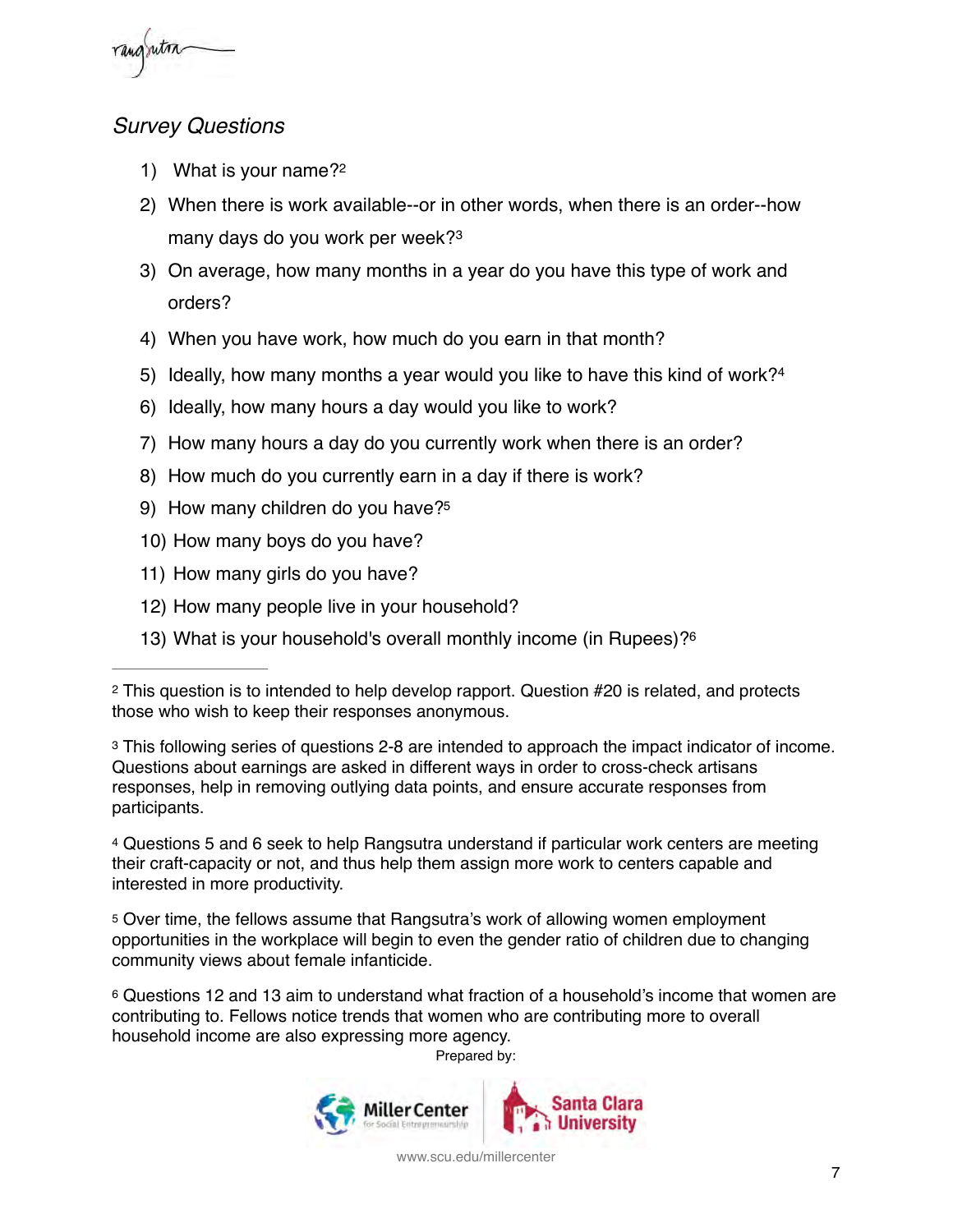rangrutra

- <span id="page-8-4"></span>14) How do you spend your money[?7](#page-8-0)
- 15) How is the rest of the household's income spent?
- 16) Do you have a bank account?
- 17) Do you go to a doctor or use medical services?
- <span id="page-8-5"></span>18) Do you have medical insurance[?8](#page-8-1)
- 19) Apart from working and earning money, are there any other benefits you receive from coming to centers?[9](#page-8-2)
- <span id="page-8-6"></span>20) Do you have any other comments or questions?
- <span id="page-8-7"></span>21) Would you prefer that your name is not attached to these responses and that the information remains anonymous, or does it not matter?[10](#page-8-3)

Prepared by:



<span id="page-8-0"></span>[<sup>7</sup>](#page-8-4) Answers to questions 14 and 15 should be categorized into the following groups: education, healthcare, clothing, nonessentials, general household needs, social expenses, savings, loans, and other.

<span id="page-8-1"></span>[<sup>8</sup>](#page-8-5) While this question may not seem useful at the time because most artisans do not have medical insurance, fellows hope that over time, as incomes rise and women are able to afford more, medical insurance will become a more popular service.

<span id="page-8-2"></span>[<sup>9</sup>](#page-8-6) Answers to this question should be categorized into the following groups: social opportunities, discussing medical and health-related topics, discussing family and household topics, freedom from the household and independence, ability to focus on work, motivation from others, and ability to learn new skills from other workers.

<span id="page-8-3"></span>[<sup>10</sup>](#page-8-7) Upon completion of all survey questions, interviewer should say, "Please do not discuss the survey questions with others so that we can conduct the survey and collect responses the same way for every woman."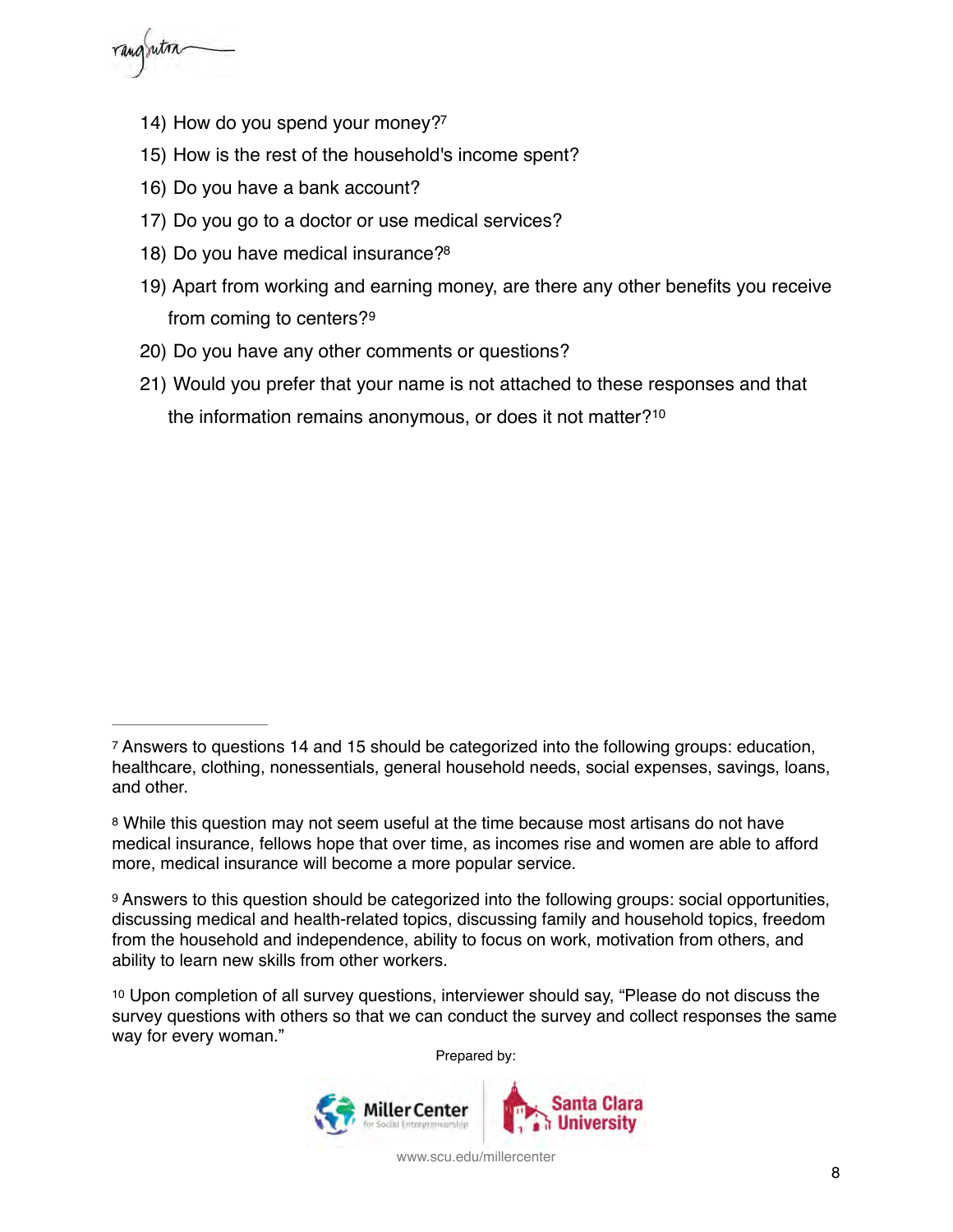

## <span id="page-9-0"></span>**Socioeconomic Impact Assessment of Baseline Conditions in Barmer**

#### <span id="page-9-1"></span>*Purpose of Baseline Assessment*

Before developing Rangsutra's intervention in Barmer, Rajasthan, it was crucial that the enterprise develop a framework for continually measuring socioeconomic impact, and also collect a baseline assessment of conditions in Barmer prior to their actual intervention in the region.

Having socioeconomic impact data is only valuable and reliable when it can be contextualized. Collecting a baseline assessment of socioeconomic conditions in Barmer is absolutely necessary to be able to measure Rangsutra's impact a few years after it has been in action. Quantifiable metrics taken before and after an enterprise's intervention in a specific geographic location allows one to hypothesize important causal effects between the intervention and impact. For example, while in Bikaner, fellows gathered moving stories and witnessed improvements in artisan's lives, but did not have a comparison point to see how much of a difference had been made to the artisans lives since they have been working with Rangsutra to actually give the enterprise credit for the artisans' current states of livelihood.

Rangsutra should measure its impact using a variety of impact indicators in order to understand where it is succeeding most in providing social value to its



**Photo 2:** Fellows interviewed 23 artisans in Bikaner, Rajasthan. Artisans in Bikaner had more to say about the benefits and improvements they have observed in their lives since working with Rangsutra. Several artisans from Bikaner also mentioned that the organization invited them to travel and do tours with them. Travel was never mentioned by artisans in Barmer.

Prepared by:

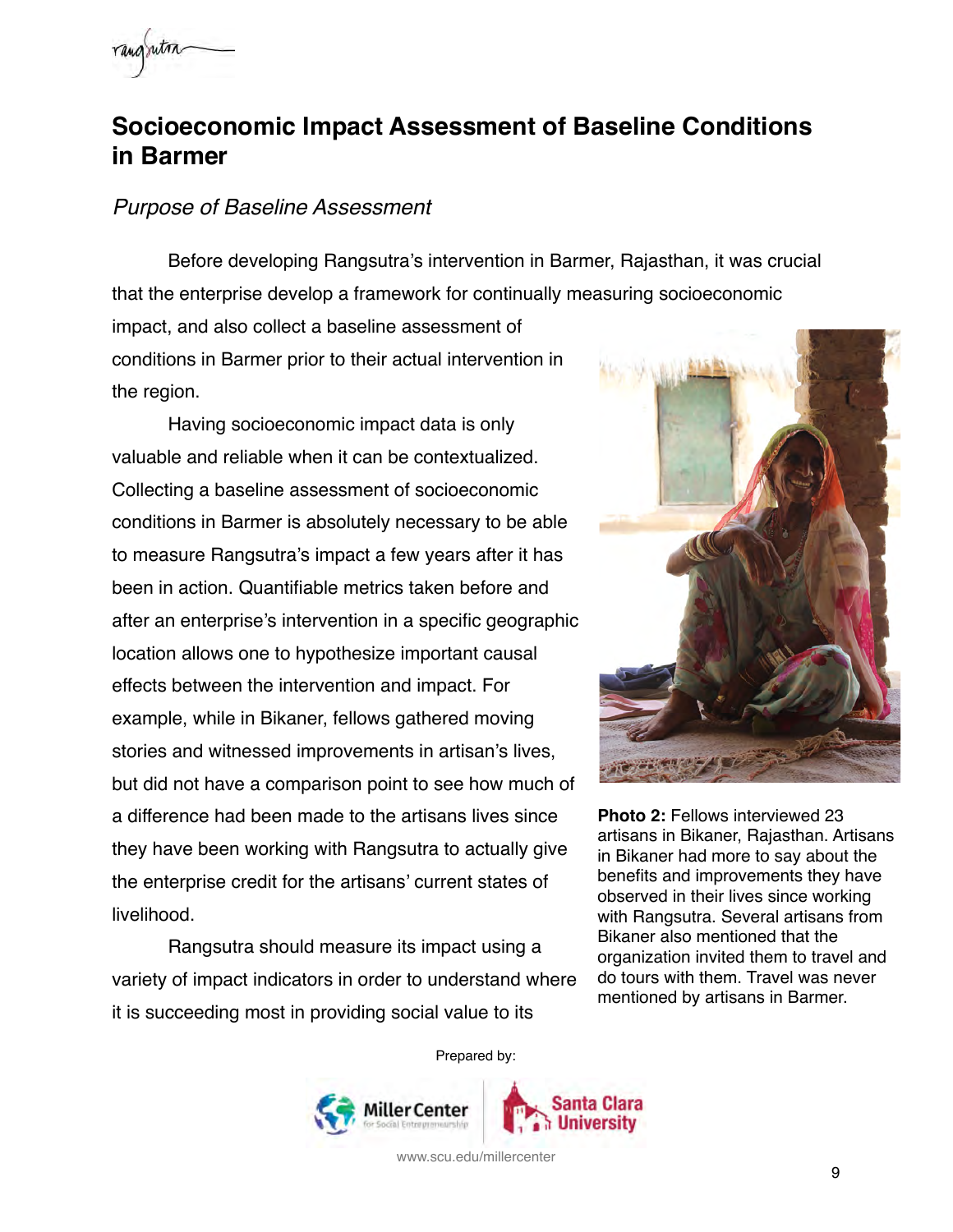

beneficiaries, and where it needs to improve in order to ensure that it is maximizing its resources, funding, and capabilities. This will allow Rangsutra to foster holistic positive social impact to the overall enhancement to its beneficiaries livelihoods, in areas more than just income.

<span id="page-10-1"></span>Furthermore, investment is the backbone of social enterprises. The Barmer study is particularly useful going forward, because it offers information about "how people's lives changed as a result of a project or product, against the nonexistent counterfactual of what would have happened without it."<sup>[11](#page-10-0)</sup> Having social impact metrics to quantify the impact that a potential investment will create in the long run is critical to gaining the trust and support of investors.

Prepared by:



<span id="page-10-0"></span>[<sup>11</sup>](#page-10-1) McCreless, Michael, and Trelstad Brian. "A GPS for Social Impact." *Stanford Social Innovation Review*, 2012, pp. 21-22.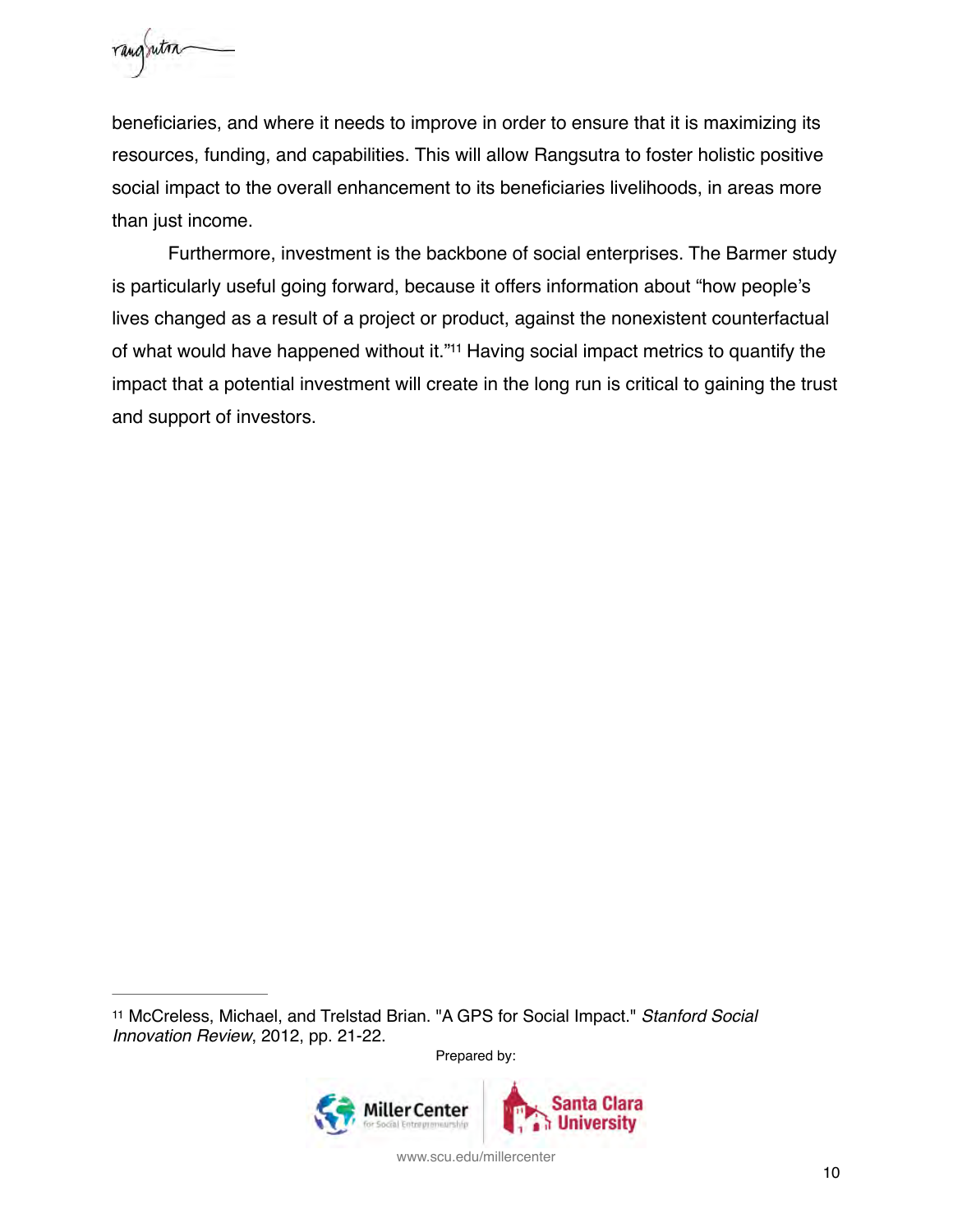

### <span id="page-11-0"></span>*Methodology*

The socioeconomic impact assessment was used in Barmer. Note the emphasis on income, the primary impact indicator metric observed. This was appropriate because Rangsutra's primary function as an enterprise is to provide employment opportunities for women. Along with income, the fellows measured willingness and interest to work, where women spend money compared to the rest of their family, and children gender ratios.<sup>12</sup>In order to collect accurate and unbiased responses from the artisans interviewed, the fellows conducted interviews on a strict one on one basis.

<span id="page-11-3"></span>The survey drafted for Rangsutra's socioeconomic impact assessment was ultimately reviewed by Rahul Noble Singh before use in the field. The survey tool was tested and validated for eight weeks in Barmer and Bikaner in northwestern Rajasthan.

### <span id="page-11-1"></span>*The Socioeconomic Impact of Being a Woman with a Wage*

Upon entering a village work center, fellows provided a general introduction of the social impact assessment to the collection of women at the center before using a private room as the location for the private interviews. In nearly all cases, the interviews were conducted privately, only including the interviewee, the two fellows, and a translator. On rare occasions, when a woman was uncomfortable sitting for the interview alone and communicating with the male translator, an elder from the group was allowed to sit in the room but not contribute to responses in order to create a comforting environment. The fellows encourage Rangsutra to continue socioeconomic impact

Prepared by:



<span id="page-11-2"></span>[<sup>12</sup>](#page-11-3) The fellows acknowledge the importance of measuring education levels amongst women and their children as an impact indicator for social impact. An initial draft of the survey thus included questions about public versus private education, how many children a family was educating, etc. After conferring with Rahul Noble Singh, CFO of Rangsutra, in Rajasthan, the fellows were advised that the nature of the village schools in Northwestern Rajasthan made such questions irrelevant. Villages had one general primary education school that nearly all children attended, generally free of charge.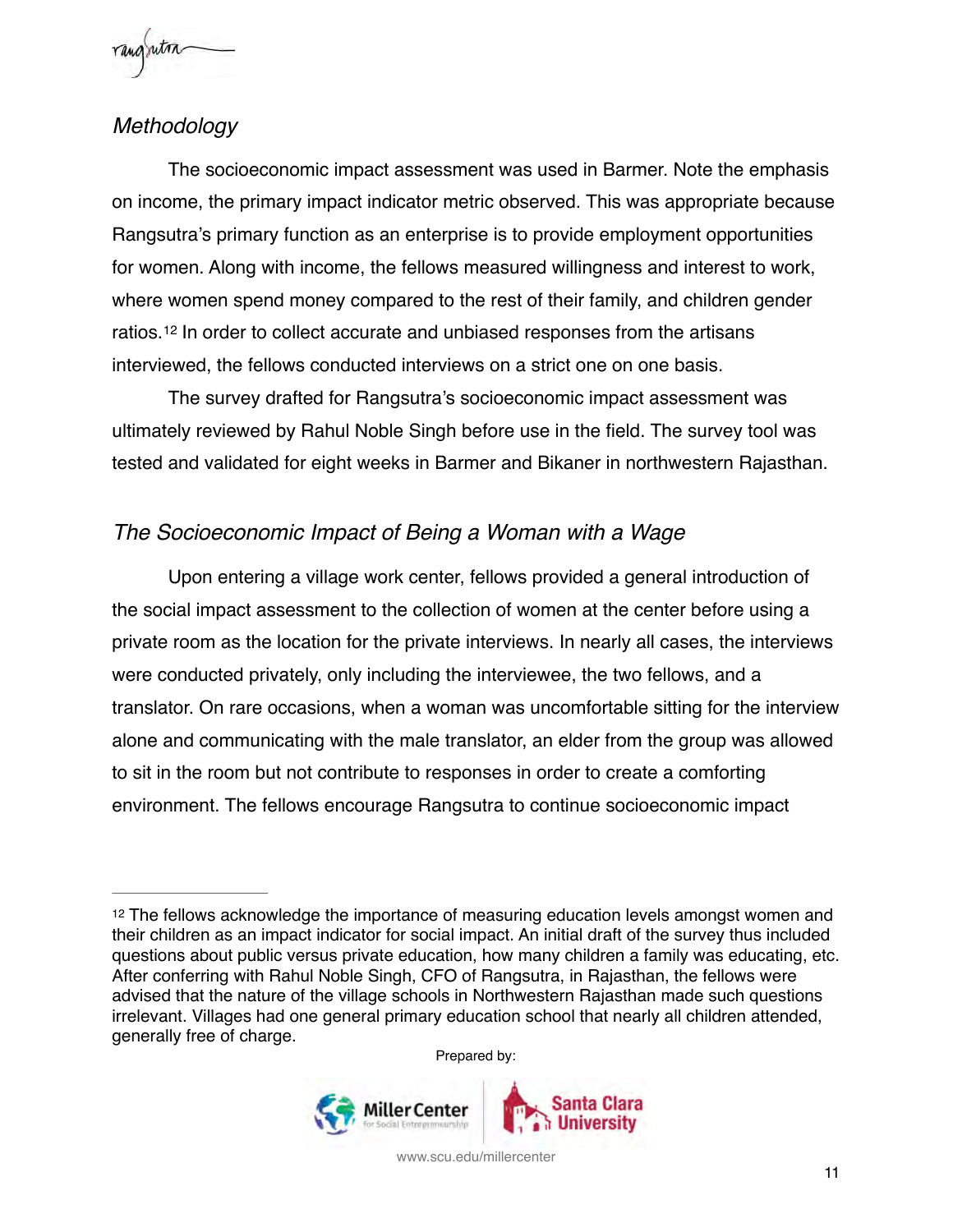rangrutra

assessment using this same private one on one interview format to encourage candidness and a sense of safety amongst all participants.

Findings were collected based on 108 artisanal interviews completed in Barmer.

Prepared by:

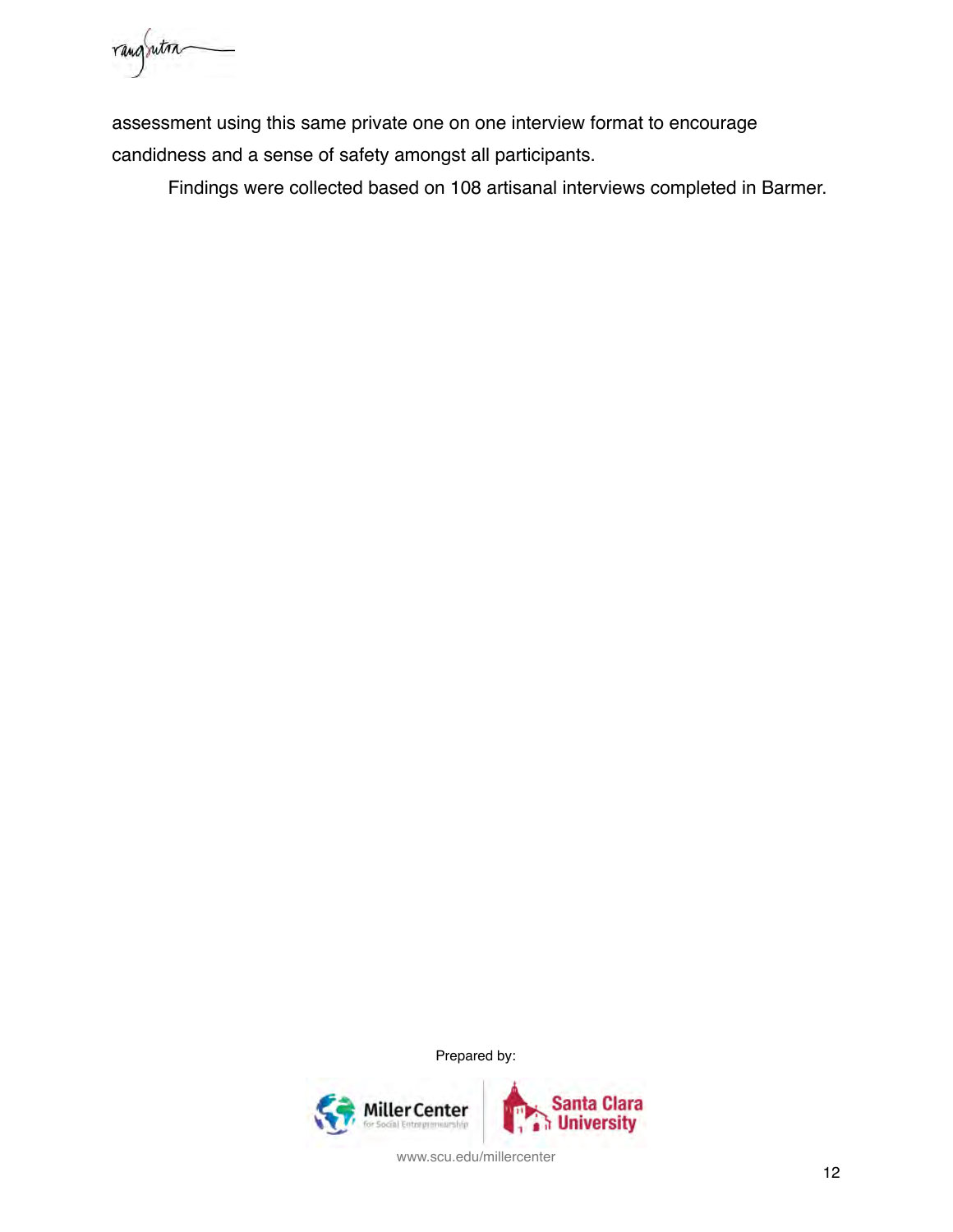rangentra

<span id="page-13-0"></span>*Results and Discussion*

Time Spent Working

Currently working 5.8 hours per day

# Want to work 6.2 hours per day

**Currently working** months per year

Want to work months per year

On average, artisans are currently working for 5.8 hours a day, but they would prefer to be working for 6.2 hours a day. The artisans are thus looking to earn for approximately an extra hour each day. Three hours working per day was the least number of hours reported by some artisans, and none reported currently working more than seven hours.

The average woman works seven days a week. No woman reported working less than six days a week. The average number of months which women actually worked per year was 6.78 months, and ideally, women wanted to work 9.39 month per year. No woman actually reported working less than six months per year, and none reported currently working more than nine months per year. Most responded saying they they preferred to spend the remaining few months attending to their fields, or helping their husbands with farming.

Nevertheless, the overall trend clearly suggests a need for more work orders in the Barmer region. Thirty-nine percent of the artisans were content with the amount they were working, and 61% of the women artisans asked for more work. Only one artisan out of 108 said that she was working more hours than she wanted to, and chose to work extra hours because she wanted earnings. This artisan was currently working 7 hours a day, and wanted to work 4 hours a day to allow her time with her three children at home.

Prepared by:

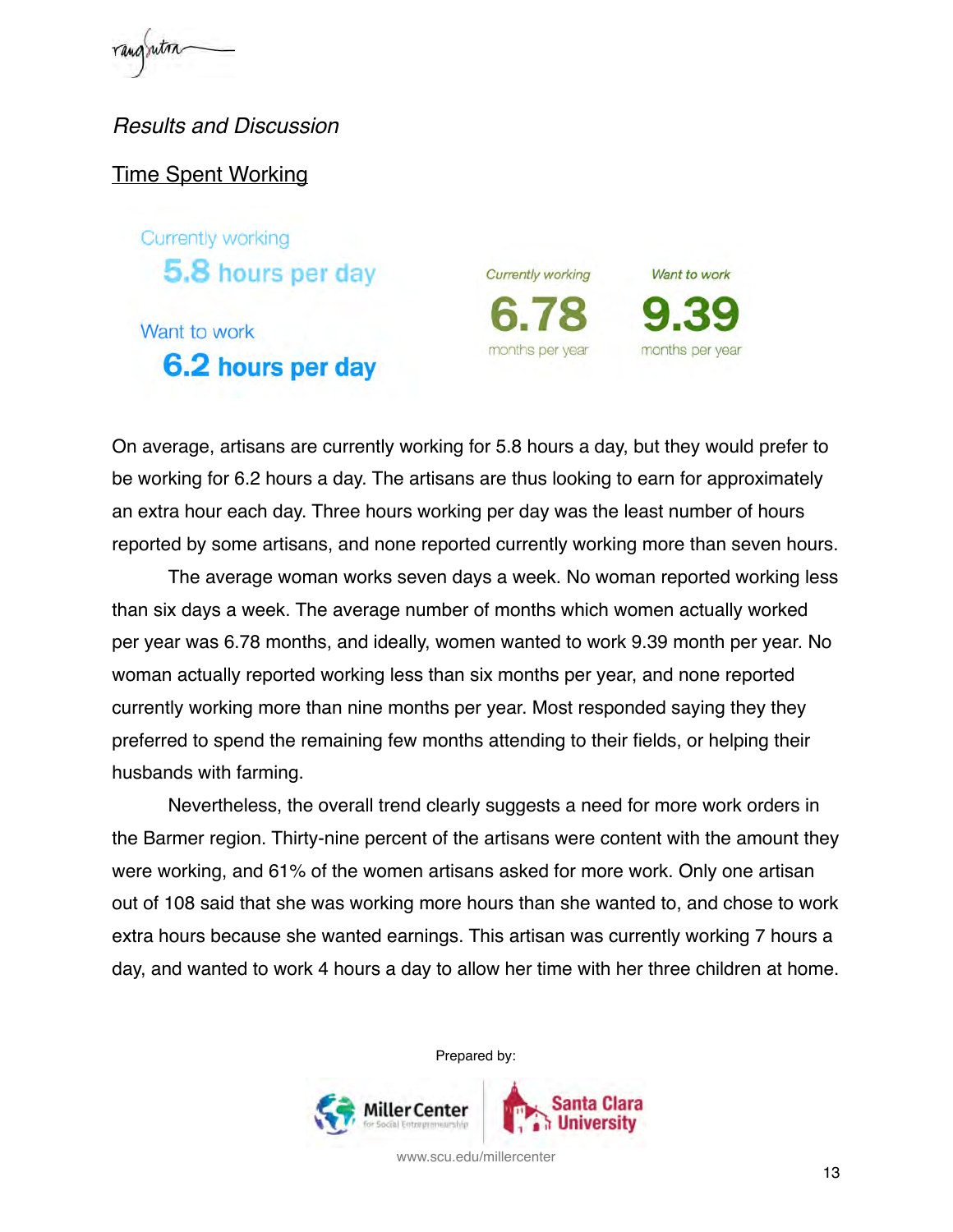

Income

# <span id="page-14-1"></span>Artisans earn an average of Rs.  $152$  per day **Rs. 3,075** per month

Artisans reported earning an average of Rs. 152 per day, and the median of the data set was at earning Rs[.](#page-14-0)150 per day.<sup>[13](#page-14-0)</sup> Per month, the average artisan reported earning Rs. 3,075, and the median of the data set was at earning Rs. 3,000 per month. Given the closeness between the average and median values for both daily and monthly earnings, fellows concluded a fairly unimodal distribution, with 50% of the artisans in Barmer earning more than Rs. 150 per day and 50% earning between Rs. 55 and Rs. 150. Similarly, 50% of the artisans earn more than Rs. 3,000 per month, while 50% earn between Rs. 450 and Rs. 3,000 per month.

The lowest monthly income was reported by Pappu Kanwar as Rs. 450, but Kanwar explicitly also stated her desire for more work, and suggested that she was currently unable to work for more hours because of how far away the centers were from her home. She shared that she was currently taking the lead on opening a new center in her own village. Pappu said that she would also be the craft manager in the new center beginning next month, so earnings from this role would certainly raise her overall monthly income, bringing her closer to the median income of Rs. 3000 per month.

The maximum income per month was reported by Mamta, an 18 year old worker with Rangsutra at Rs. 10,000. Mamta was still attending school, but enjoyed craftwork

<span id="page-14-0"></span>[<sup>13</sup>](#page-14-1) Between April and September of 2016, the minimum wage in Rajasthan was recorded as Rs. 211 per day for a semi-skilled worker. As artisans work with Rangsutra more regularly, the organization aims to increase daily wages to mirror this minimum wage standard. Prepared by:

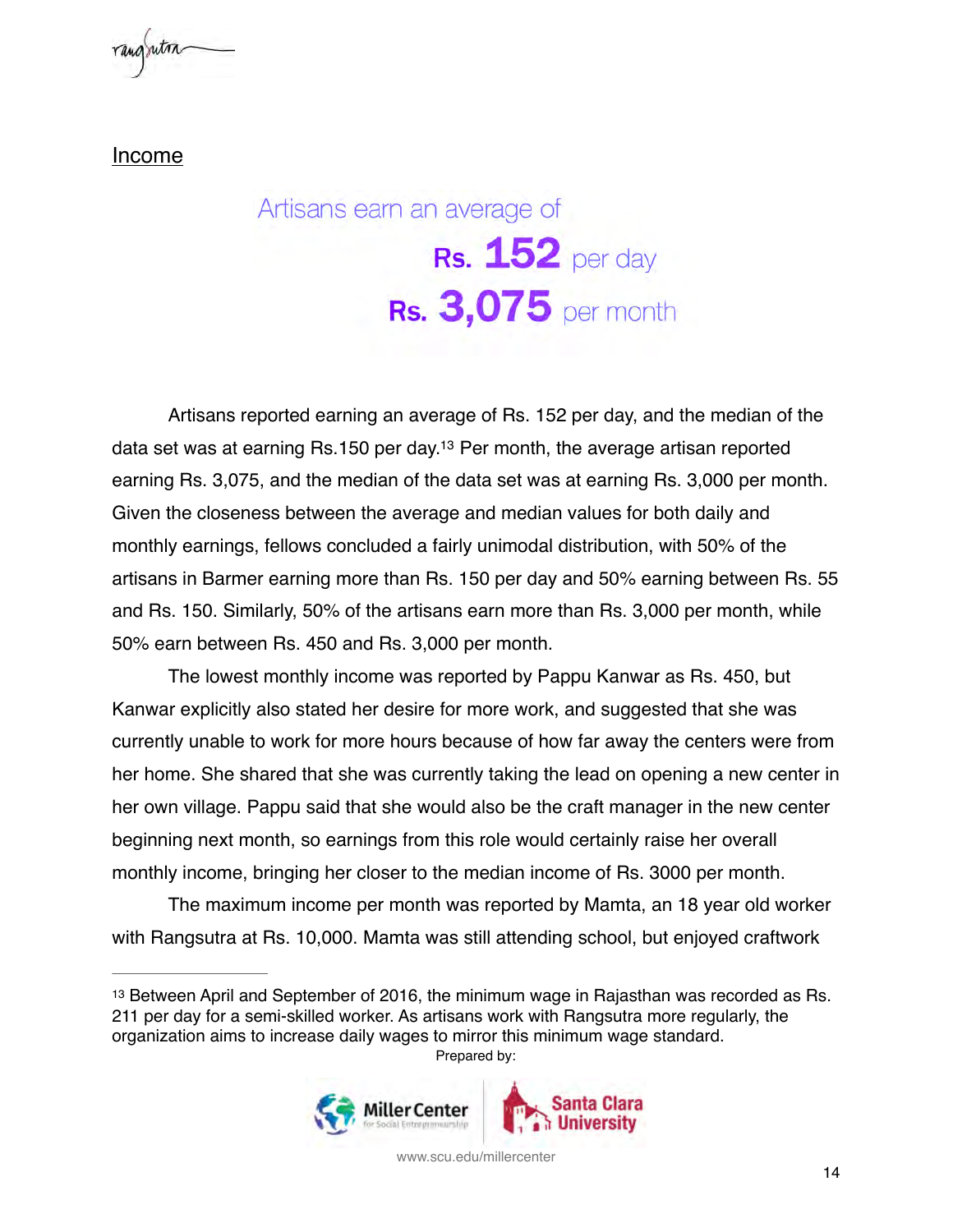

at Rangsutra. She works with her mother, Tulsi, to help run the center located in their home in Mevaniyon Ki Dhani. Mamta stated that 100% of her earnings go directly into her savings.

Pappu Kanwars's story is an inspiring example of how Rangsutra enables women to make changes at the personal and community levels, impacting not only themselves, but their families, and in Kanwar's case, the rest of her community. Mamta's story is a clear example of opportunity and growth, and how her crafting skill level has grown because of Rangsutra. This apprenticeship program at Rangsutra allows artisans between ages 16 and 18 to practice and develop skills with the enterprise, while not interfering with their schoolwork and studying hours. Thus, apprentices are recognized as employees and are paid for their work. This is a fantastic opportunity for growth for artisans like Mamta, who attend school but seek a future in the crafting field to begin practicing their skills, placing them in a position to advance in their craftwork abilities and help others learn once they gain employee status.

#### Monthly Household Income



Prepared by:

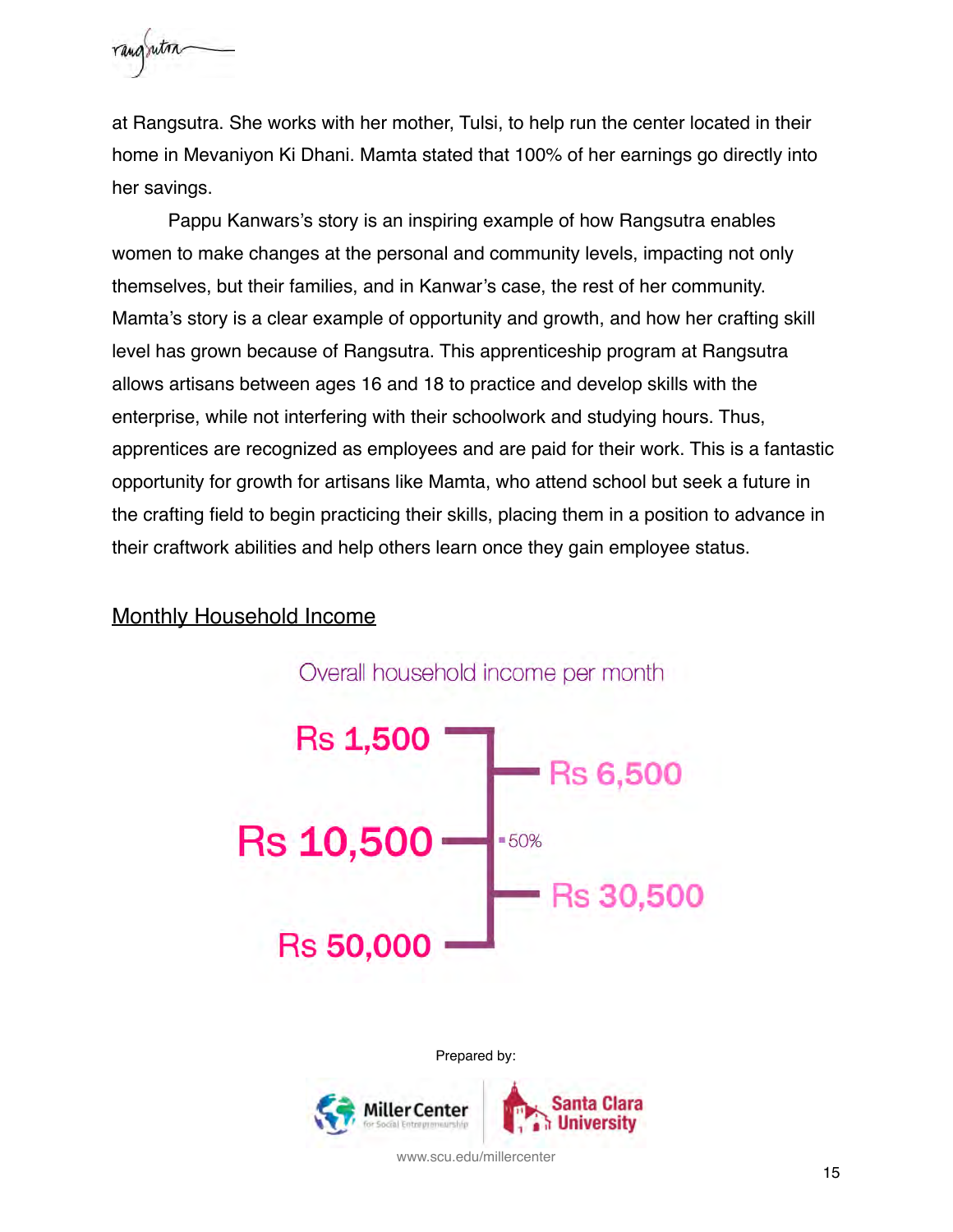rangentra

<span id="page-16-1"></span>Av[e](#page-16-0)rage household overall monthly income<sup>[14](#page-16-0)</sup> was reported to be Rs. 14,200, while the median of the reported values was Rs. 10,500. In the first quartile of data points, 25% of the artisans reported average household overall incomes of Rs. 6,500 and lower, and in the second quartile, the next 25% reported incomes between Rs. 6,500 and Rs. 10,500. The third quartile suggests that 25% of artisans reported incomes between Rs. 10,500 and 30,500. The final 25% of artisans had household monthly incomes between Rs. 30,500 and Rs. 50,000. This data suggests a bimodal distribution, with fifty percent of the artisans reporting less than Rs. 10,500, and of the remaining 50%, half of them reporting household earnings on the higher end between Rs. 30,500 and Rs. 50,000 per month. Hopefully, with Rangsutra's intervention, this fifty percent in the lower category of household earnings at Rs. 10,500 will grow to the third percentile of earnings and higher.

 The minimum reported household income was Rs. 1,500 and maximum reported household income was Rs. 50,000, reported twice. Sushiya Devi reported earning only Rs. 1,500 per month because of her husband's lack of ability. Due to a crippling brain injury that occurred years ago, her in-laws financially support her and her husband, as well as her four children. Kalavathi was one of two women who reported that her household earned Rs. 50,000. Given that they are a relatively high-earning household, Kalavathi shared that her family was saving to build a new house, as well as pay for their daughters to be married.

Prepared by:



<span id="page-16-0"></span>[<sup>14</sup>](#page-16-1) Average household overall monthly income includes the artisan's income, and all other earners living in the same household. This value incorporated the income of extended family, parents, and any children who were earning while living in the artisan's household. The fellows chose not to control for the size of a household when analyzing this data. They collected a large range of household income values between Rs. 1,500 and Rs. 50,000 per month. For households with smaller overall average incomes, the interviewed artisans' income comprised of 30% of the household monthly income, and for households with larger overall average incomes, the female artisan's income comprised of 20% of the overall income. Statistically speaking, smaller overall household incomes can be explained by fewer members living in the household, so it is feasible that the artisan's share of the income is a larger percent of the overall income. For this reason, despite the fact that number of individuals in a household is not controlled for, the data collected for average household overall monthly income is still reliable.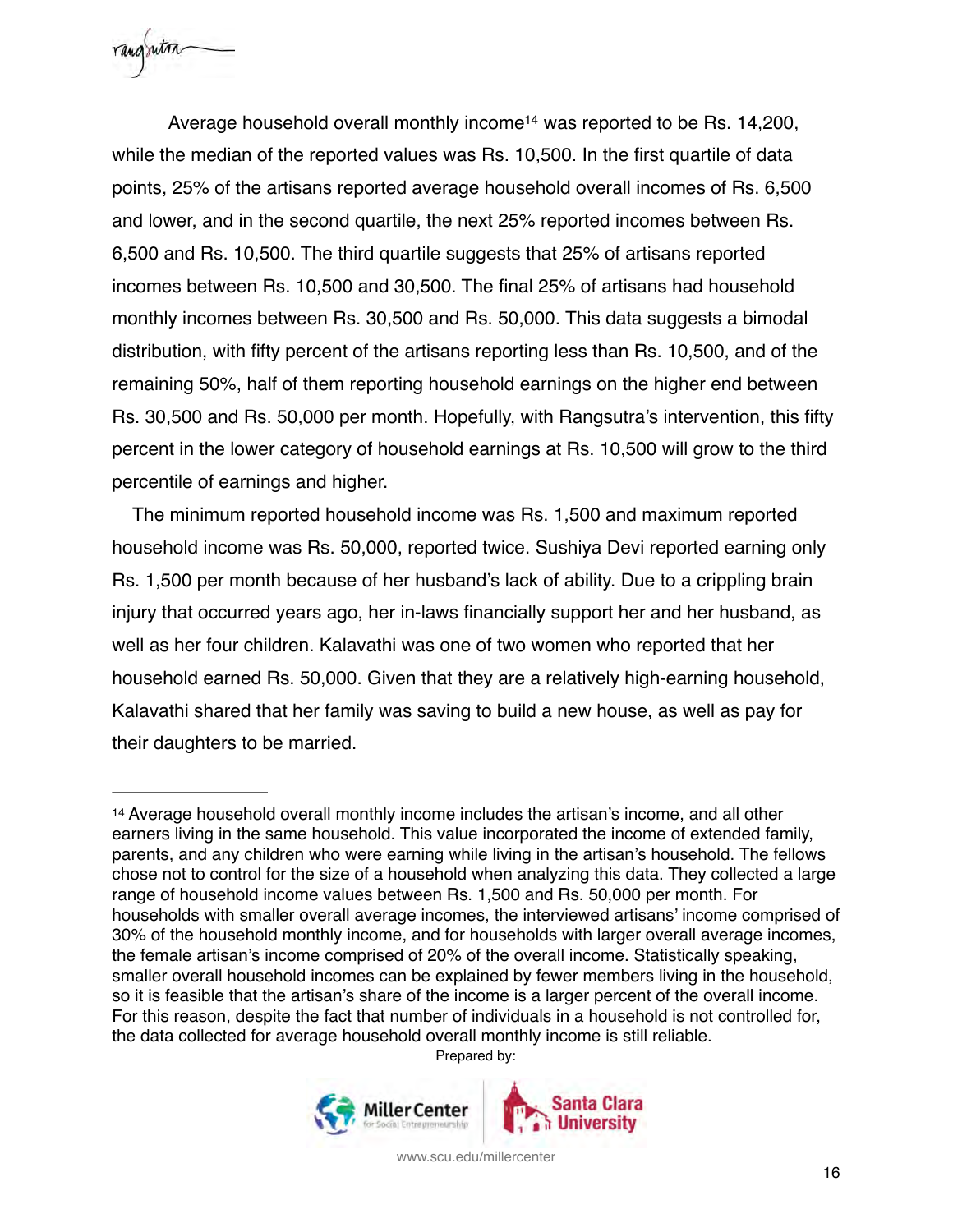

### Women's Share of Monthly Household Income



<span id="page-17-1"></span>Comparing the average earnings for all 108 interviewed artisans, women comprised of 21.65% of monthly household incomes. Comparing the median of artisan's monthly household incomes and overall household monthly incomes, women comprised of 28.57% of monthly household incomes, meaning that women earned nearly 30% of the household overall monthly income. Nationally, in 2012, women comprised 24.8% of all rural workers.<sup>[15](#page-17-0)</sup> Thus, one can observe that the percentage of women earning in the workforce in Barmer is comparable and on par with the national average.

Prepared by:



<span id="page-17-0"></span>[<sup>15</sup>](#page-17-1) International Labour Organization, Global Employment Trends 2013: Recovering From a Second Jobs Dip (2013) p. 79.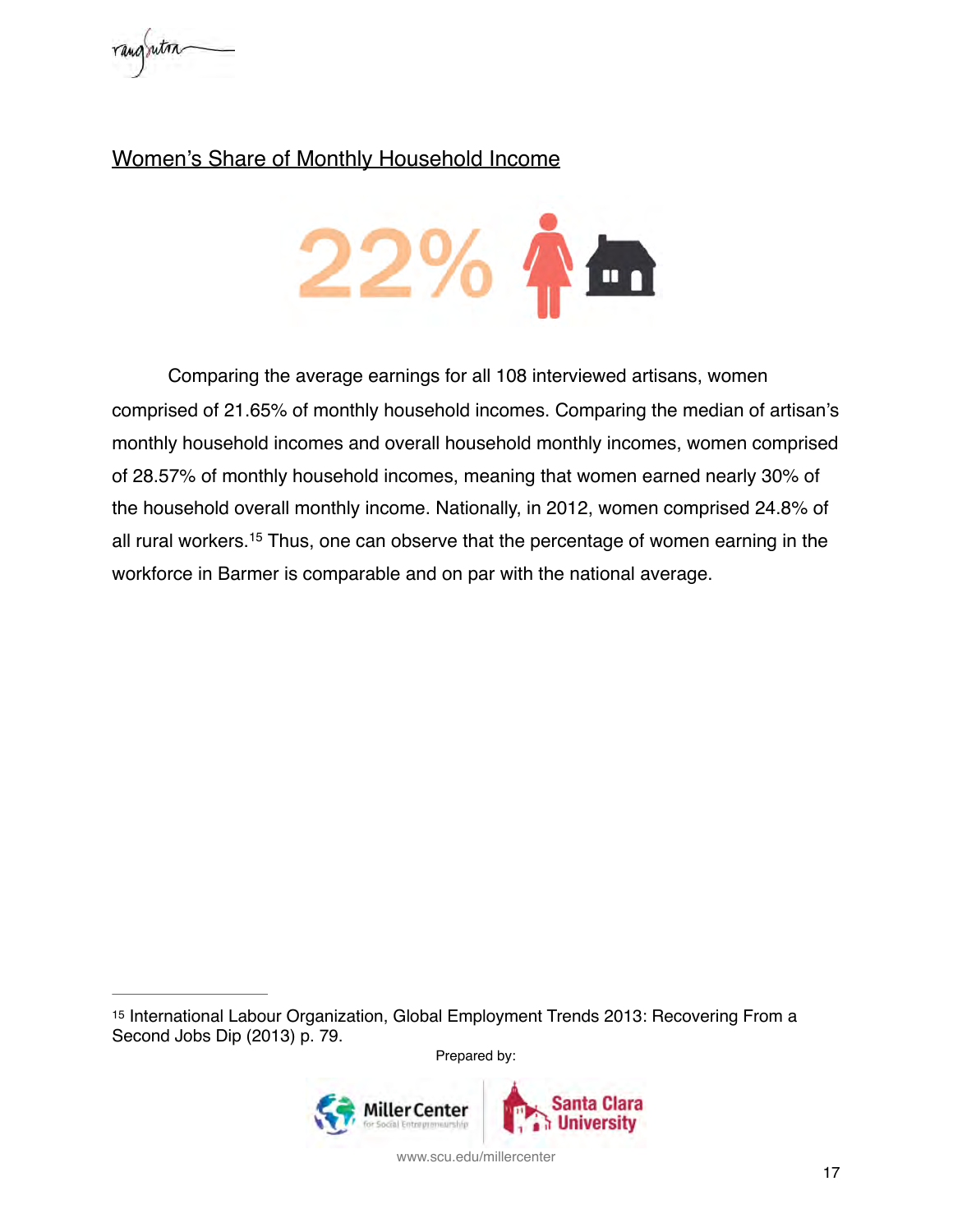

### **Spending**



### **Percentage of households** that spend money in a given category



Women put their income into savings 40% more frequently than did other family members. This greater amount of money saved has significant implications on how women view their opportunities for the future, because only "poor people who feel that they will have opportunities to realize their aspirations will have strong reasons to… invest in the future.["](#page-18-0)<sup>[16](#page-18-0)</sup> This speaks to the sense of hope and economic empowerment that Rangsutra provides these artisans. Furthermore, spending on education was fairly

<span id="page-18-1"></span><span id="page-18-0"></span>[<sup>16</sup>](#page-18-1) Banerjee, Abhijit V., and Esther Duflo. Poor Economics: A Radical Rethinking of the Way to Fight Global Poverty. New York, Public Affairs, 2011. Prepared by:

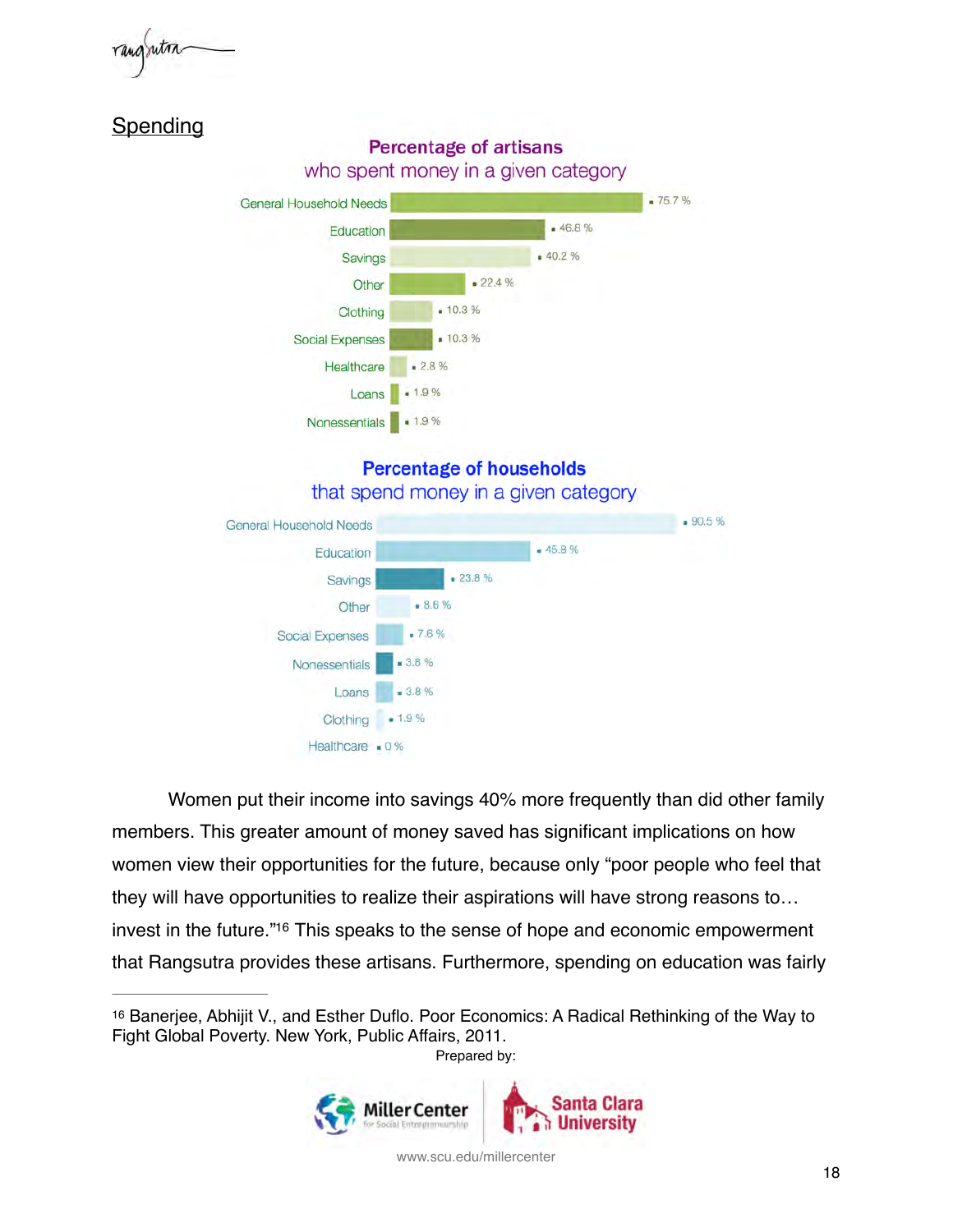

common amongst the women. Gayatri shared that she is saving to send her kids to private school in the future, and that "not a penny of hers is spent." Her husband takes care of the household: he is entrepreneurial in the marble business and in fact, hires someone else. The category "general household needs" primarily included spending on food, as well as shelter, water, and other basic needs.



**Photo 3:** The craft manager pictured (left) uses her earnings from Rangsutra to send her daughter to the local school in their village.

Prepared by:

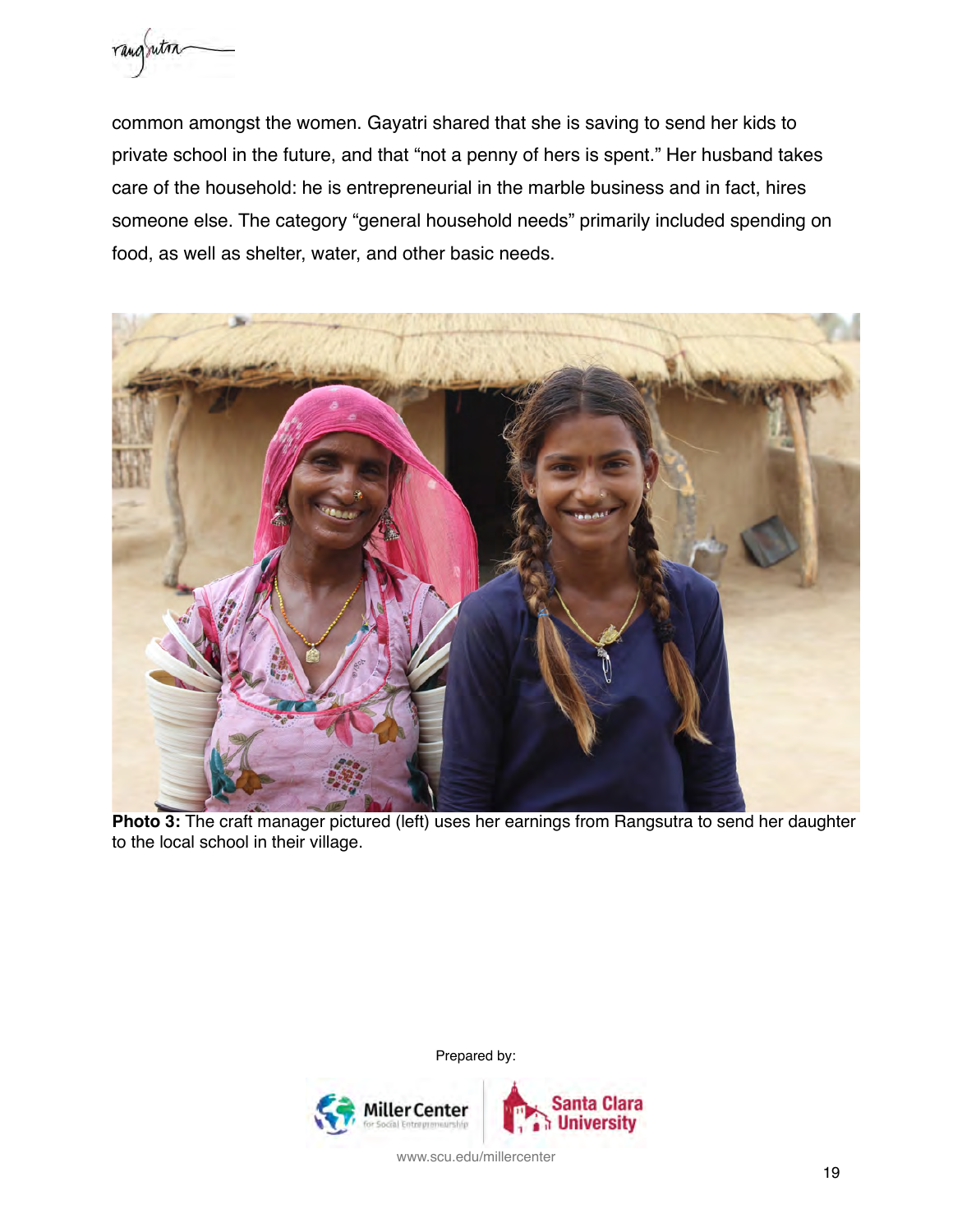Children and Gender Ratios<sup>[17](#page-20-0)</sup>

<span id="page-20-1"></span>

### Bank Accounts





**Photo 4:** Women are seen pictured walking to the local bank in order to deposit their recent checks. Bank accounts were local and conveniently accessible to all artisans in Mahabar, Barmer.

<span id="page-20-0"></span>[17](#page-20-1) All unmarried women did not have children. Prepared by:

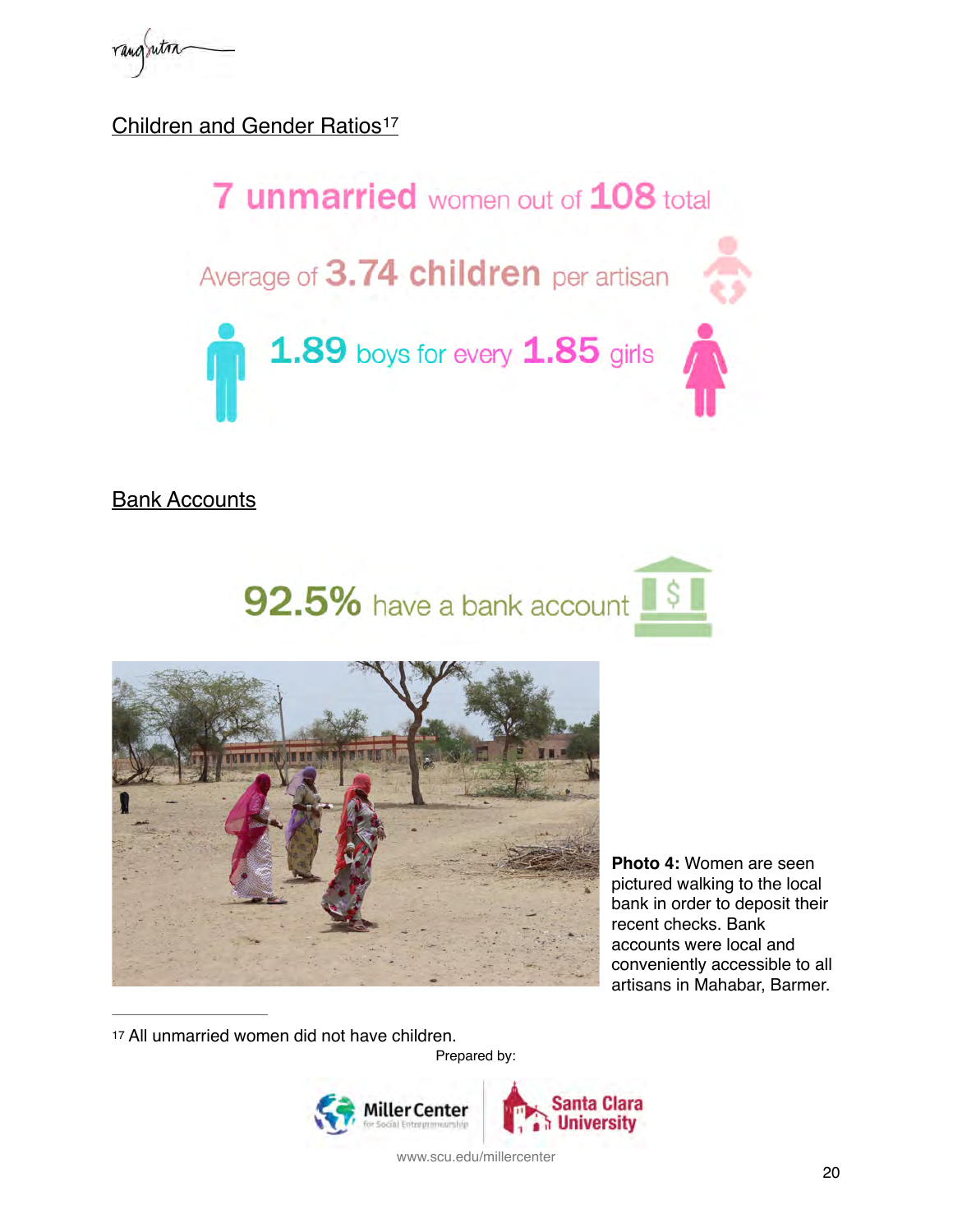rangsutra

**Medical Care** 

53.7% used medical services in the past 6 months 25% have in the past 2 years 8.3% have at some point in their life And 13% never have

7.7% have medical insurance

Prepared by:

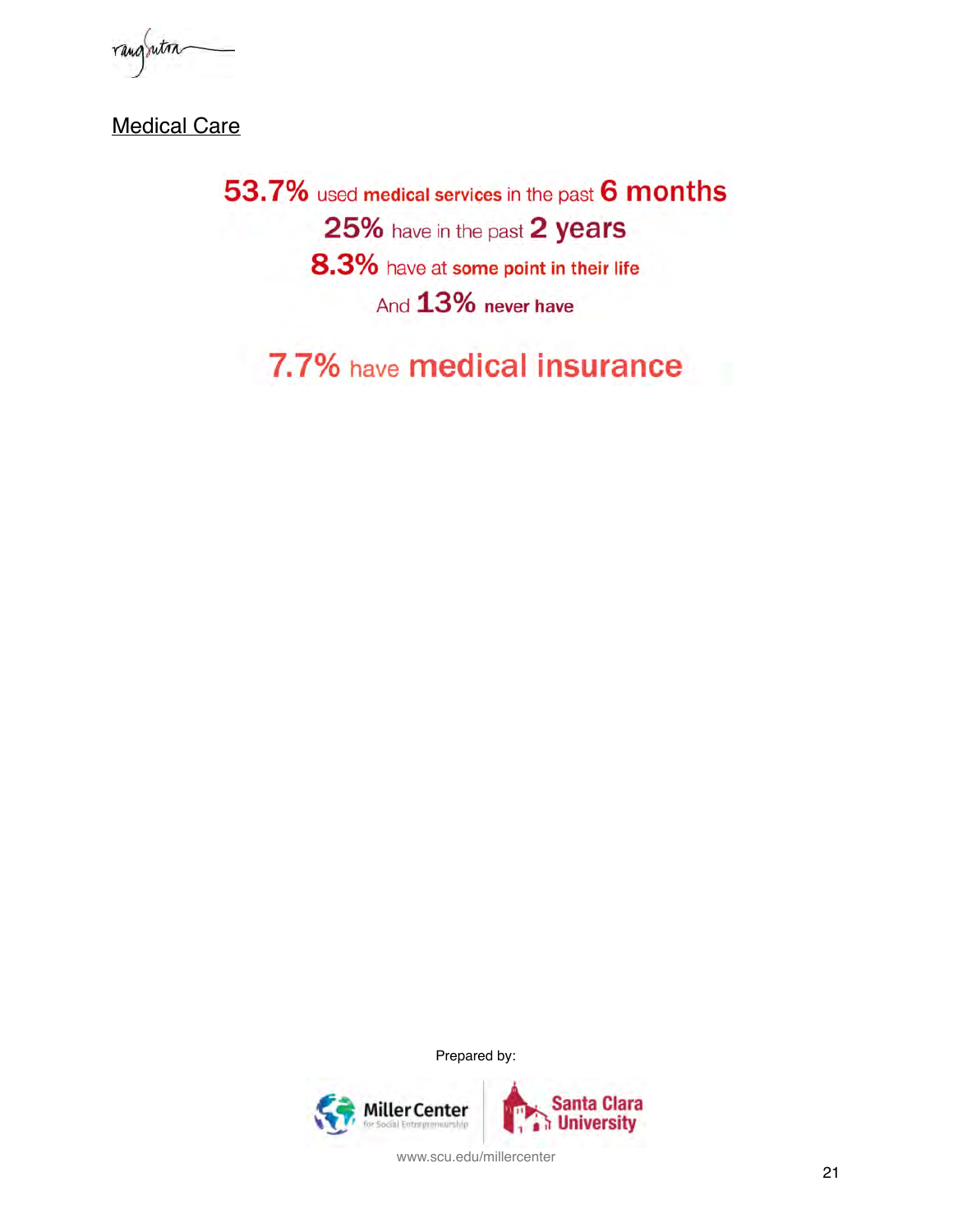

### <span id="page-22-0"></span>*Introducing the Bikaner Socioeconomic Impact Assessment*

The socioeconomic impact metrics collected in Barmer need to be tracked in the upcoming years in order to contribute the positive changes in artisans' lives to Rangsutra's impact. While socioeconomic impact data collected in Bikaner is likely indicative of positive influence by Rangsutra, because baseline measurements were never taken in Bikaner when Rangsutra initially began working, it may be inaccurate to wholly contribute the advances in artisans' lives to Rangsutra. For this reason, the fellows used more qualitative approaches to collecting socioeconomic impact data in Bikaner in order to highlight artisans' opinions and reflections on how Rangsutra has impacted their lives.

Prepared by:

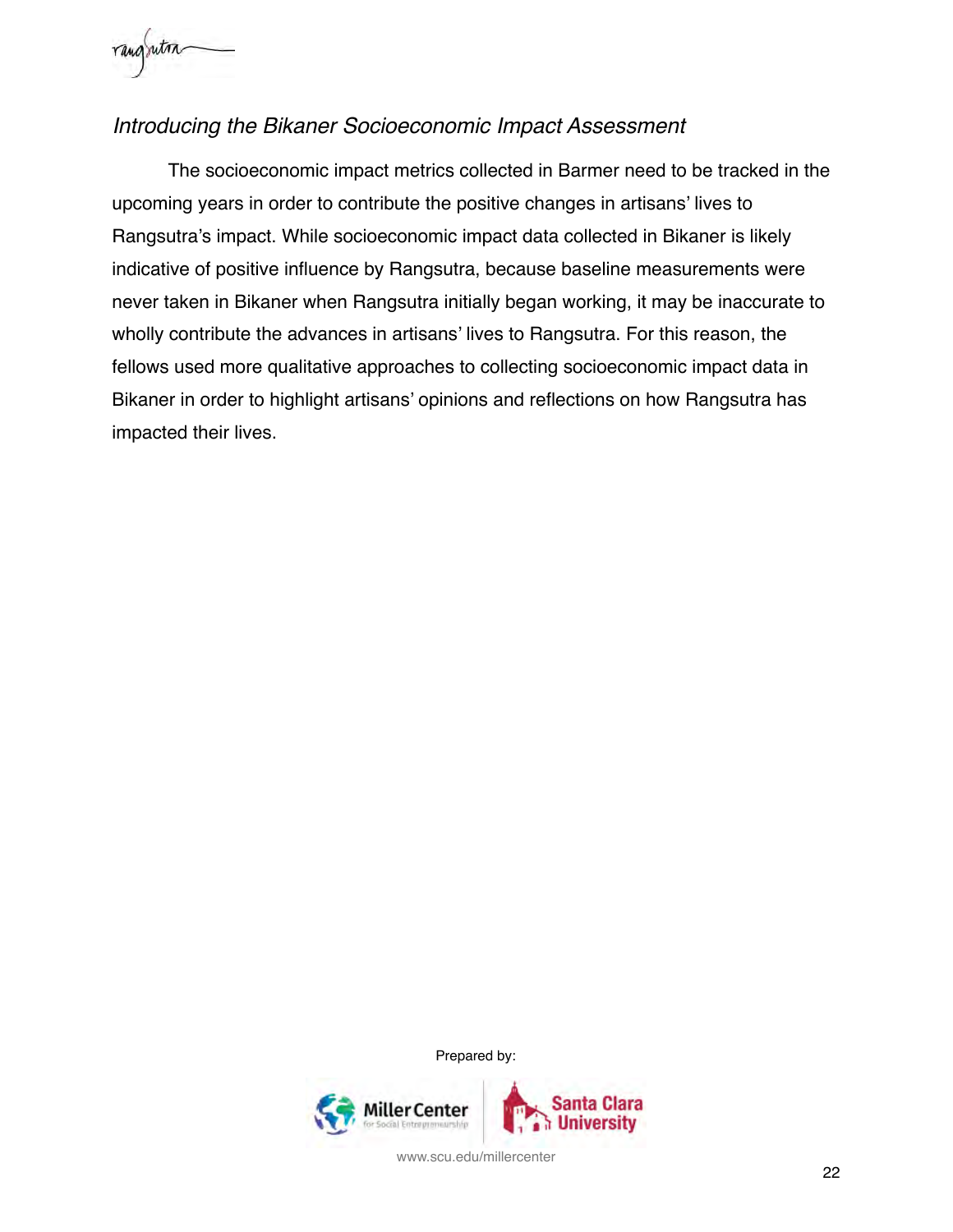

## <span id="page-23-0"></span>**Bikaner Social Impact Assessment**

Since there is no baseline data available for this region, all of the data presented here is simply a snapshot of the current socioeconomic state. Although extensive baseline assessments were taken in Barmer in the summer of 2016, the two areas are not comparable. Some conclusions can be made about general conditions in Bikaner, but the sample size is small, and any comparison is discouraged.

Due to difficulties accessing restricted regions in the border areas, the sample size for the fellows' impact assessment is 23 female artisans. Although there are limitations in analysis due to this sample size, interviews were conducted across 5 different centers to ensure as diverse a data set as possible. Although a larger data set would have been preferable, some general conclusions can be made about the region.

Prepared by:

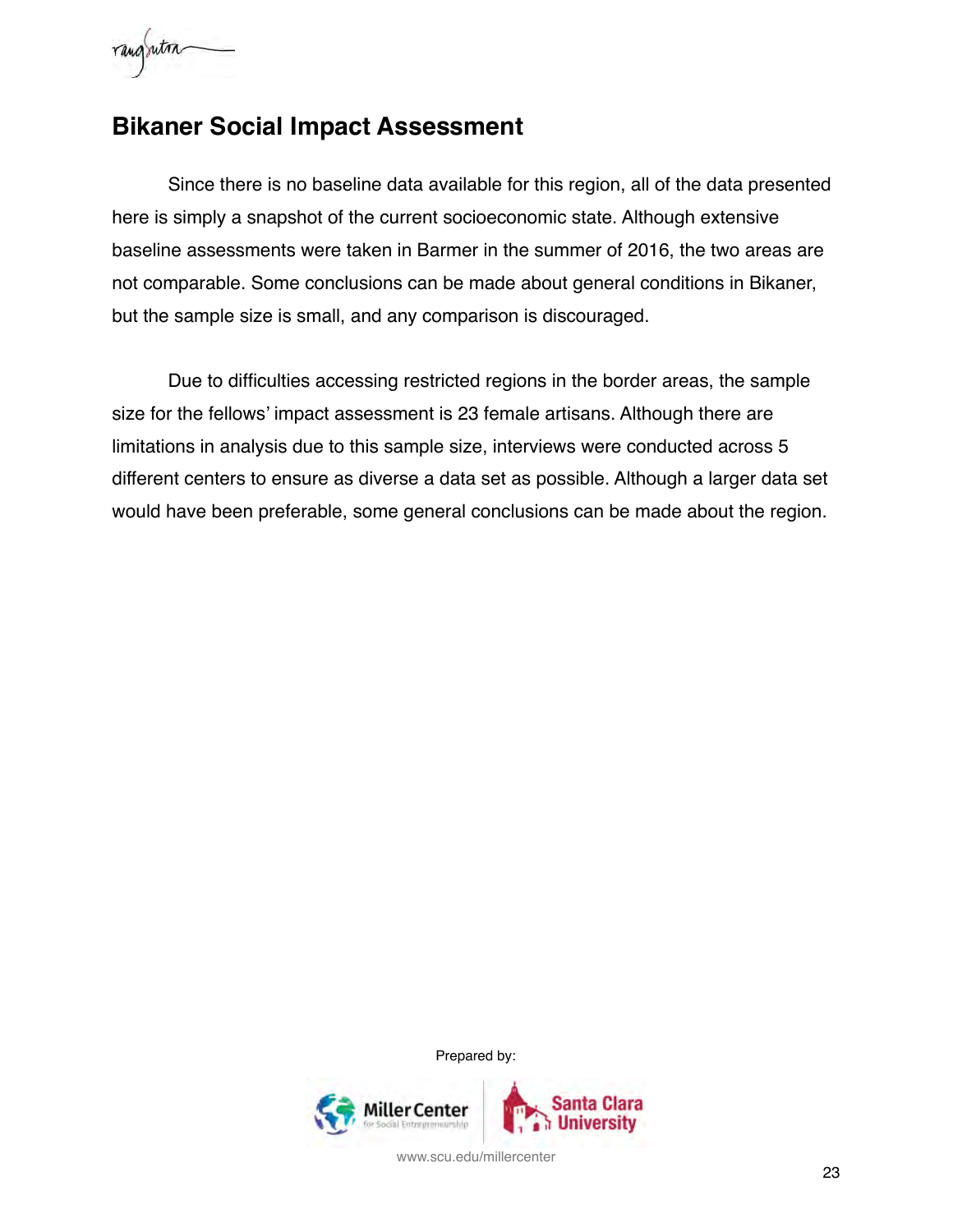### <span id="page-24-0"></span>*Emergent Themes*

**Younger women train in the apprentice program while they go to school.** Some women were working on their breaks from school, while others took their courses remotely so they could be at home. Regardless of the form, 17% of the women were apprentices, and one woman also reported that two of her daughters were working as apprentices.

Rangsutra's apprentice program allows women between the ages of 16 and 18 to work a limited number of hours throughout the week to allow them to learn skills from their mothers and other women in the community, while supplementing their family's income. Every apprentice that the fellows spoke to was outgoing and driven, and most were going to school at the same time.

There are debates about child labor[,](#page-24-1)  $18$  but the families in this community perceive apprenticeships for girls aged between 16 and 18 to be valuable. This passes on the craft tradition of this community, and provides economic benefits to family by enhanced income[.19](#page-24-2)



<span id="page-24-3"></span>**Photo 5: Younger women work while they go to school.** Through Rangsutra's apprenticeship program, women like Moomal are able to work a few hours a day to help supplement their family's income, without jeopardizing their opportunities to attend school. Moomal works during her vacations and sees the older women as role models and figures of strength. She wants to go on and work in the formal workforce, but Rangsutra's work is able to sustain her and her family until then.

<span id="page-24-2"></span>[<sup>19</sup>](#page-24-4) Nieuwenhuys, Olga. "The Paradox Of Child Labor And Anthropology." Annual Review Of Anthropology 25.1 (1996): 237. Academic Search Complete. Web. 28 Oct. 2016. Prepared by:



<span id="page-24-4"></span><span id="page-24-1"></span>[<sup>18</sup>](#page-24-3) "Indian Parliament Passes Contentious Child Labour Bill." News from Al Jazeera. N.p., 27 July 2016. Web.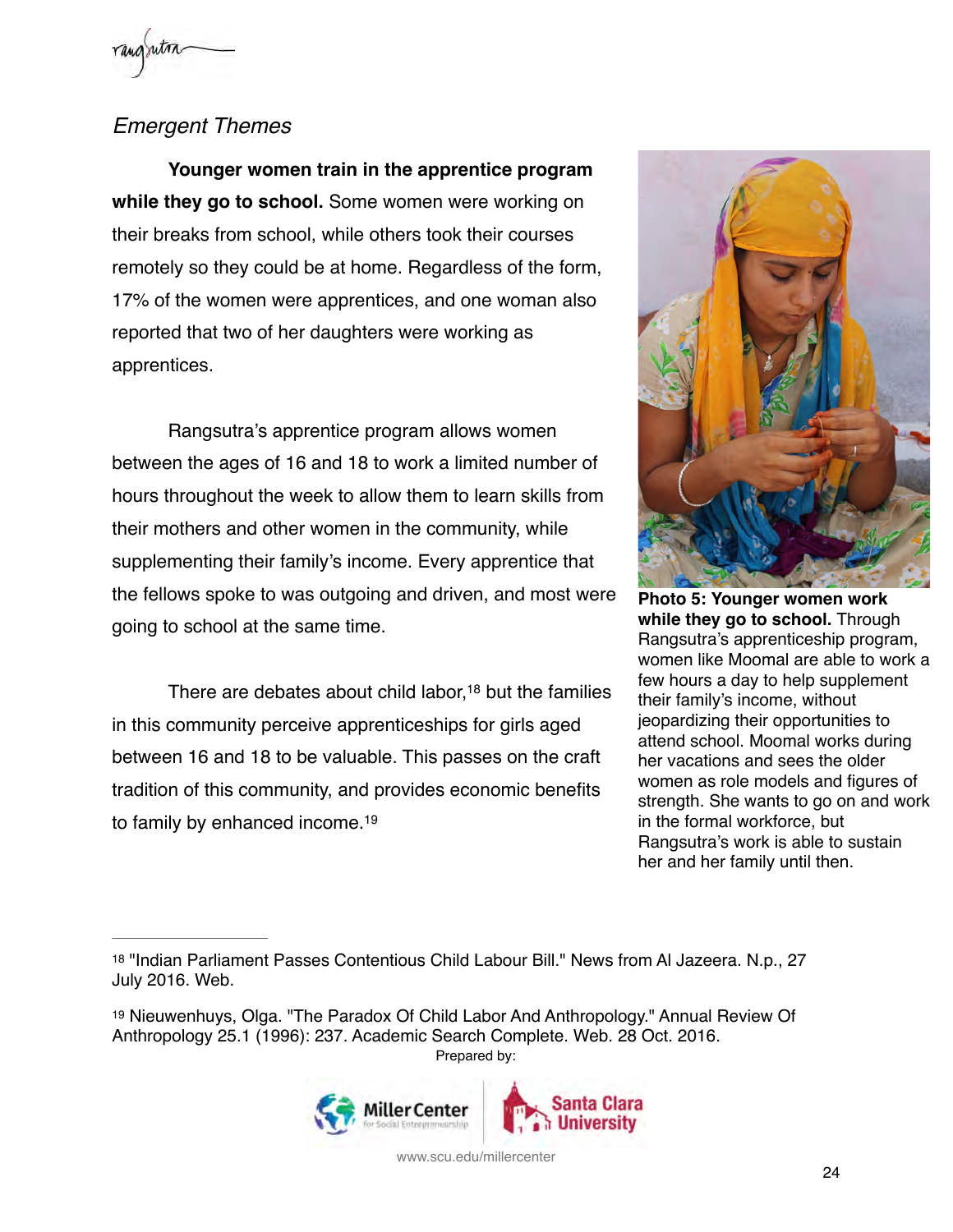



**Photo 6: Multiple family members are involved.** Havli, who has been working with Rangsutra for a little over a year, has 7 children. Her husband works in their fields at home, and therefore contributes no monetary income. Two of Havli's daughters work for Rangsutra as apprentices as well. Between the three of them, they support the entire household of 9. By allowing multiple family members to gain access to markets, Rangsutra's impact is deepened within families and communities.

**Multiple family members are involved.** Seventeen percent of women mentioned that they had a family member also working for Rangsutra. This question was not included in the survey, and the women volunteered this information, meaning that due to underreporting, this percent may be even higher. It also suggests that employing multiple family members is valued by the artisans. This also suggests that the range of work opportunities available to people through Rangsutra is valuable. While many of the women reported that their mothers, grandmothers, or daughters were working for Rangsutra, some women also reported that their husbands or sons were as well, although not in the traditional role of embroidery. By offering a diverse set of work opportunities, Rangsutra is able to employ, and therefore impact, more and more people.

**Women want to work.** While there is a widely held belief that people suffering the effects of poverty only continue to do so because they are not working hard enough, the fellows' findings did not support this myth that there is a lackluster amount of motivations in poorer communities,

and nor does most research.[20](#page-25-0)

<span id="page-25-1"></span>Prepared by:



<span id="page-25-0"></span>[<sup>20</sup>](#page-25-1) Gorski, Paul. "The Myth of the 'Culture of Poverty.'" Educational Leadership 65.7 (2008): n. pag. Web.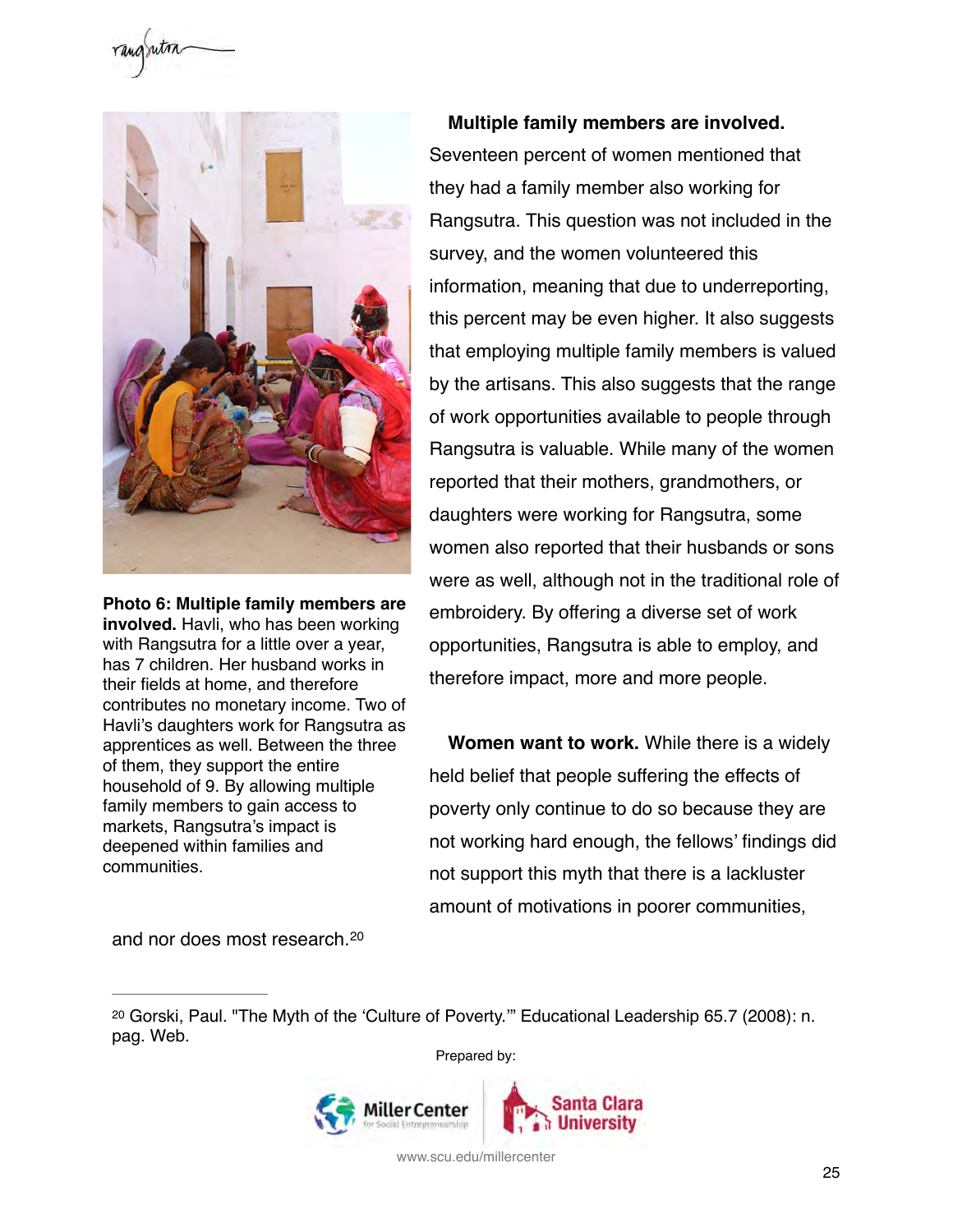

Women currently work a little over 9 months a year, and they want to work 10. Most women cannot work a full year because of the agricultural responsibilities they hold. They want to work more than an hour more per day than they currently do. Seventy percent of women reported working 7 days a week, if there were no social responsibilities which they had to take care of. Zero women reported that they would like to work less. The ambition and eagerness of the women was obvious in nearly every interview in Bikaner, and the women were proud to work for Rangsutra.

Women are also working for reasons beyond purely income. Eighty-three percent of women were able to list reasons other than working and earning for what they saw as benefits of working in a center-based system like Rangsutra.

**Women's spending does not differ too drastically from other member's in their households.** In the interviews, fellows asked women what they spent their personal income on, as well as what the rest of the household spent their earnings on. Women reported spending their personal earnings on education less frequently than the rest of the household by 13%. Eight percent of women spent on social expenses, compared to 4% of the rest of the household. Women did save 9% more frequently. Spending on nonessentials, healthcare, and general household needs did not differ between the employed women and other members of their own households. This was a surprising, although not disappointing finding. While there is research that supports the fact that women spend more responsibly than men, this is not substantiated by the fellows' findings.

Prepared by:

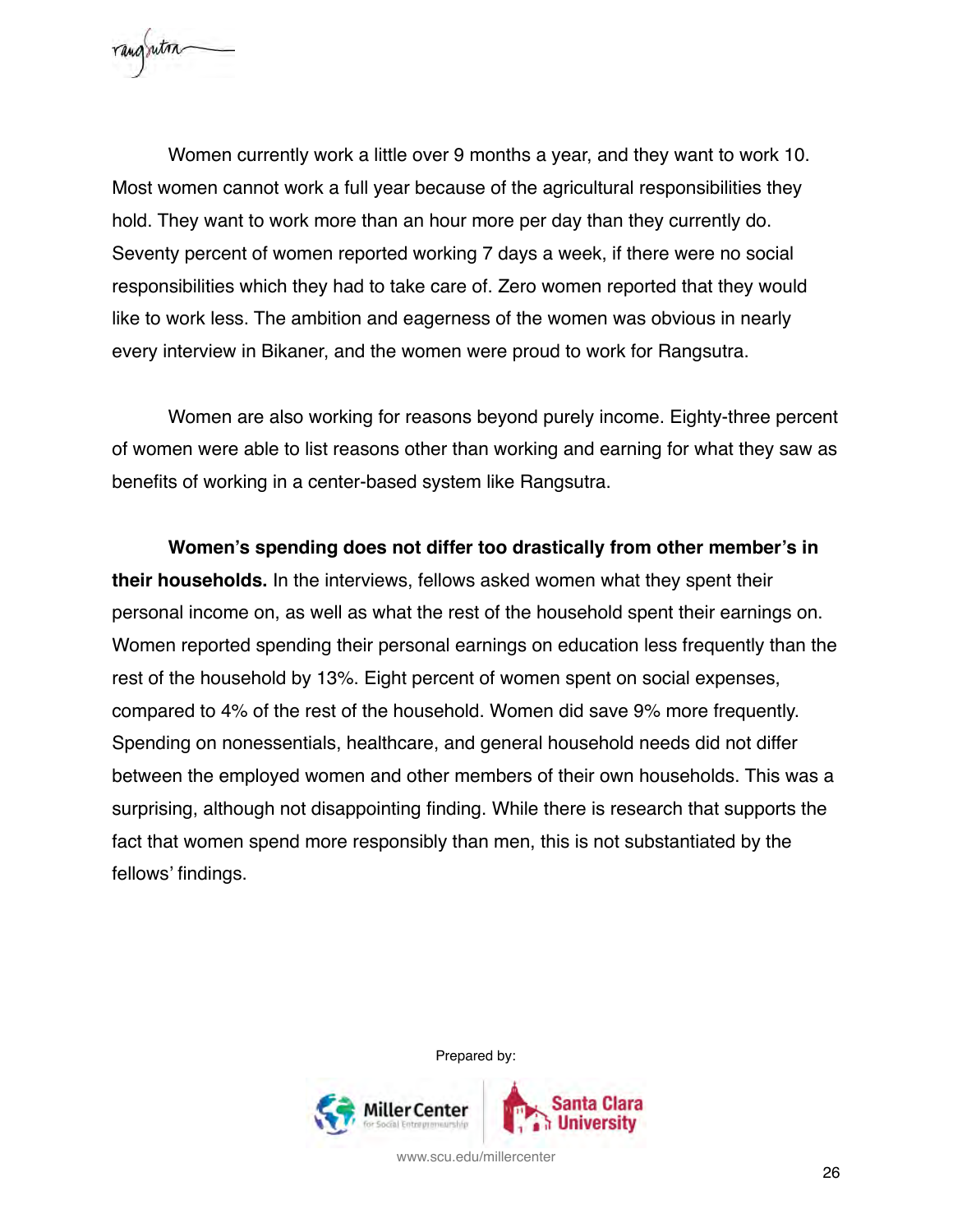

**Women are major household contributors.** Some of their husbands are bedridden while others work in the fields, but regardless of why their husbands are unable to contribute to the household income, women are choosing to earn. On average, women supply 26% of their household's earnings. Some of these women were contributing very small amounts of money, such as the women who were working as apprentices on their school vacations, while others were contributing 100% of their household's income.

As Rangsutra looks forward to continuing their impact in this region, this kind of data, both qualitative and quantitative, is crucial for their continued social impact monitoring. Since there is no baseline data in Bikaner, this data can be seen as a benchmark of the current state of affairs from which goals can be set for future improvements.



**Photo 7: Women are major household contributors.** Rangsutra gives women the opportunity to work enough to support their families. Sugna's husband is currently studying, and therefore contributes no income to the household. Sugna is currently working from home because of her newborn baby, but wants to work in the center to be able to focus on her work. By providing Sugna a job, Rangsutra allows her family to stay afloat.

Prepared by:

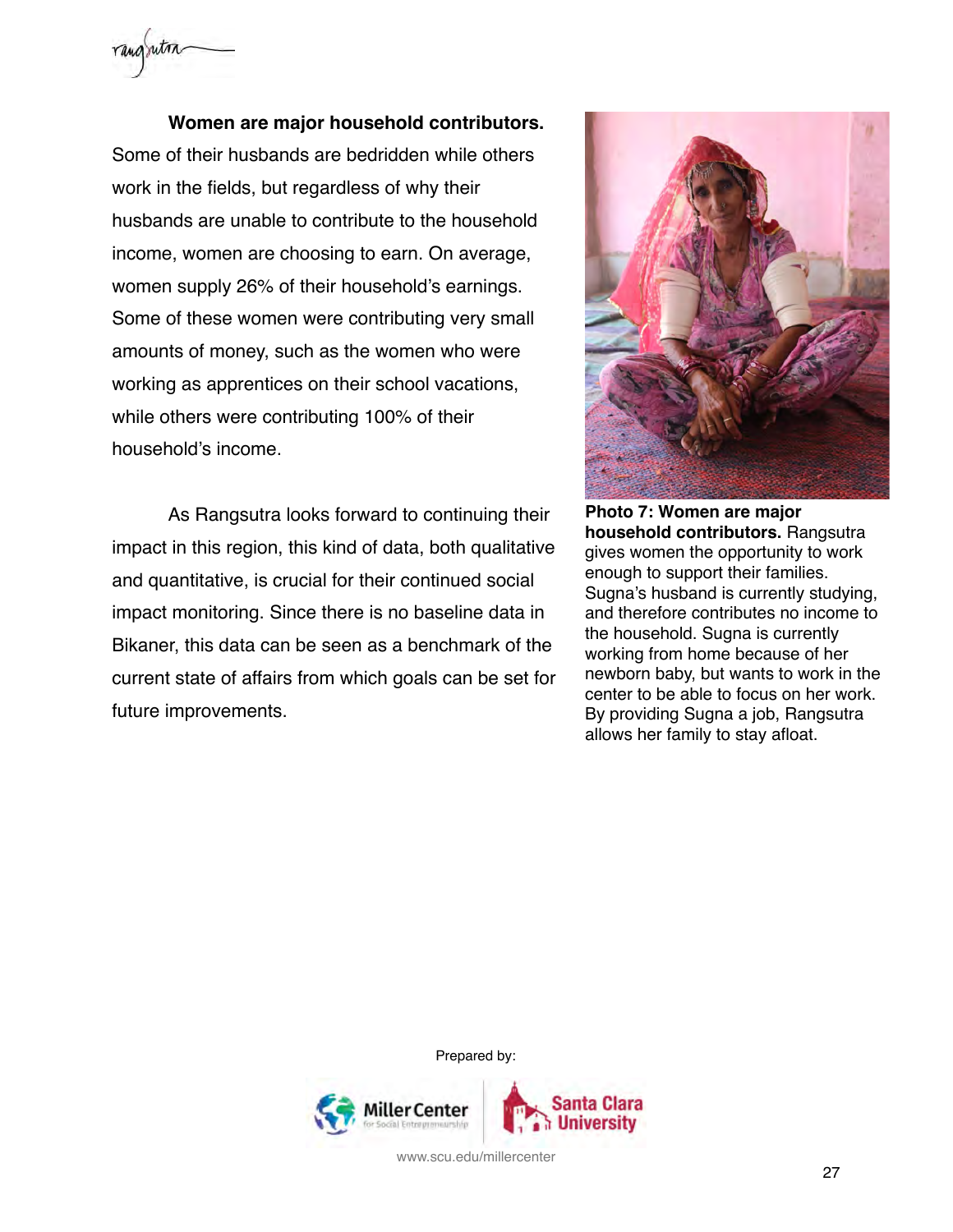

## <span id="page-28-0"></span>**Overall Conclusion**

In conclusion, the fellows strongly recommend the implementation of the socioeconomic impact assessment survey tool on a regular basis in order to track social impact. The potential for measuring impact in Barmer is huge, especially given that the fellows collected baseline information from the majority of Rangsutra's artisan employees there. This data can be used to improve operational efficiency, market products, and attract investments.

With time, the fellows hope to see an increase in all of the socioeconomic impact metrics, implying growth and further success in enabling sustainable livelihoods for women in the Barmer and Bikaner regions. The fellows recommend that Rangsutra set a 1-year, 5-year, and 10-year goal for improvements which the enterprise hopes to solicit. These goals are tangible products which can be shared with future investors, to help make them possible.

Prepared by:

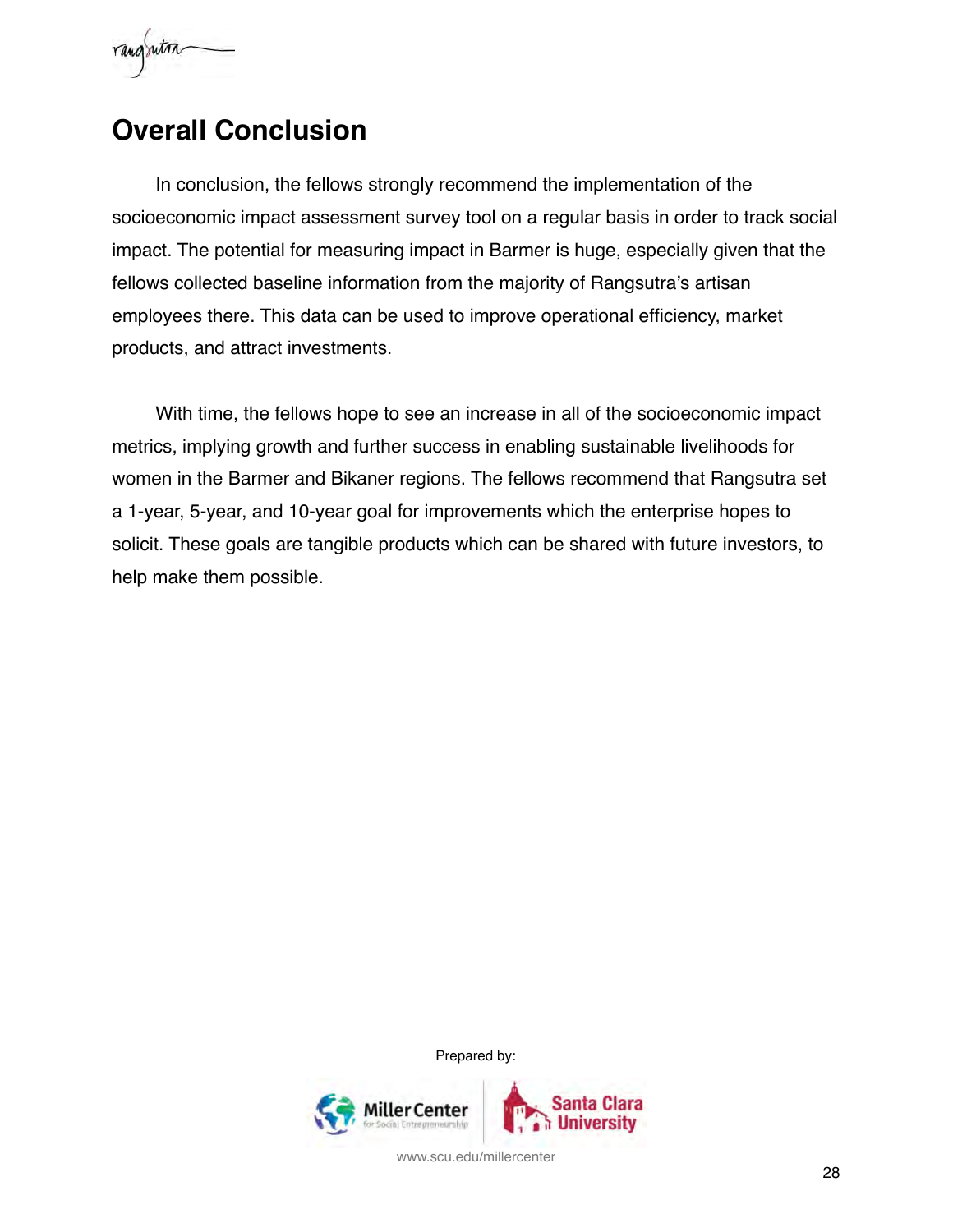## **Works Cited**

Banerjee, Abhijit V., and Esther Duflo. *Poor Economics: A Radical Rethinking of the Way to Fight Global Poverty*. New York, Public Affairs, 2011.

Golla, Anne Marie, et al. "Understanding & Measuring Women's Economic Empowerment." *International Center for Research on Women* 2011: 1-12. Print.

Gorski, Paul. "The Myth of the 'Culture of Poverty.'" Educational Leadership 65.7 (2008): n. pag. Web.

"Indian Parliament Passes Contentious Child Labour Bill." News from Al Jazeera. N.p., 27 July 2016. Web.

 International Labour Organization, *Global Employment Trends 2013: Recovering From a Second Jobs Dip* (2013) p. 79.

Koh, Harvey, et al. *From Blueprint to Scale: The Case for Philanthropy in Impact Investing*. Monitor Group, Apr. 2012.

McCreless, Michael, and Trelstad Brian. "A GPS for Social Impact." *Stanford Social Innovation Review*, 2012, pp. 21-22. Prepared by: